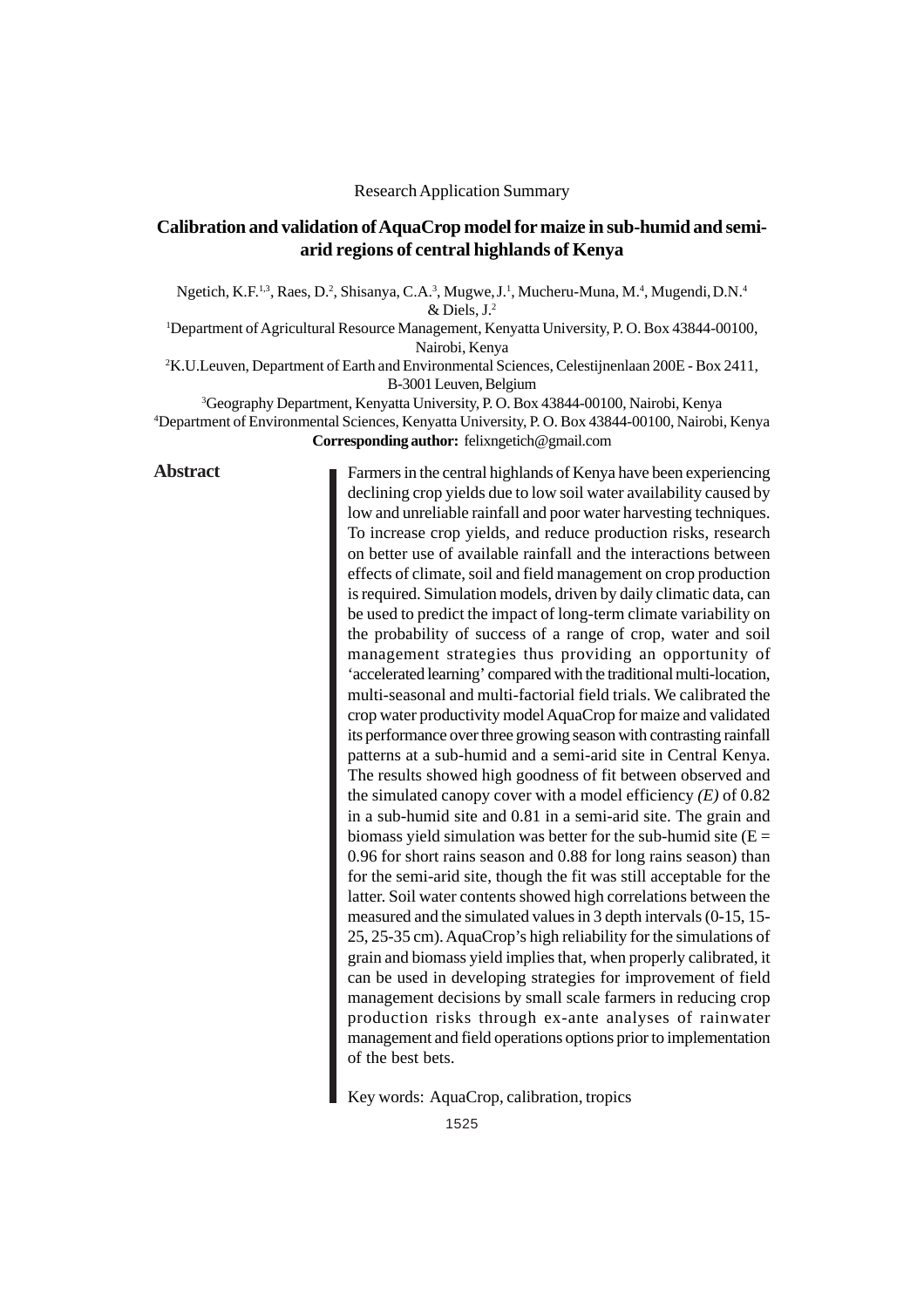## **Résumé**

**Background**

Les agriculteurs de hauts plateaux du centre du Kenya ont connu une baisse des rendements des cultures due à la faible disponibilité en eau du sol causée par des pluies faibles et irrégulières et les mauvaises techniques de récolte de l'eau. Pour augmenter les rendements des cultures et réduire les risques de production, la recherche sur une meilleure utilisation des précipitations disponibles et les interactions entre les effets du climat, du sol et de gestion des champs sur la production agricole est nécessaire. Les modèles de simulation, conduits par les données climatiques journalières, peuvent être utilisés pour prédire l'impact de la variabilité à long terme du climat sur la probabilité du succès d'un ensemble de stratégies de gestion des cultures, de l'eau et du sol offrant ainsi la possibilité de «l'apprentissage accéléré» par rapport aux essais sur terrain multi-saisonniers, multi-factoriels et de multi-localisation traditionnels. Nous avons calibré le modèle de productivité de l'eau pour les cultures « AquaCrop » pour le maïs et validé sa performance sur trois saisons de croissance avec les modèles contrastants de pluviométrie sur un site sub-humide et un site semi-aride au centre du Kenya. Les résultats ont montré une grande concordance entre le couvert observé et le couvert simulé avec une efficacité du modèle (E) de 0,82 dans un site subhumide et de 0,81 dans un site semi-aride. La simulation du rendement en grain et en biomasse était meilleure pour le site sub-humide ( $E = 0.96$  pour la saison des courtes pluies et de 0,88 pour la saison des longues pluies) par rapport au site semiaride, bien que l'ajustement était encore acceptable pour ce dernier. Les teneurs en eau du sol ont montré des fortes corrélations entre les valeurs mesurées et les valeurs simulées dans les 3 intervalles de profondeur (0-15, 15-25, 25-35 cm). Une grande fiabilité d' « AquaCrop » pour les simulations de rendement en grain et en biomasse implique que, lorsqu'il est correctement calibré, il peut être utilisé dans le développement des stratégies pour l'amélioration des décisions de gestion des champs par les petits agriculteurs dans la réduction des risques de production agricole à travers les analyses *ex-ante* de gestion des eaux de pluie et les options des opérations sur terrain préalables à la mise en œuvre des meilleurs enjeux.

Mots clés: AquaCrop, calibrage, tropiques

In terms of the area under agricultural use and numbers of people sustaining their livelihoods from farming, the vast majority of smallholder farmers are found in tropical developing countries, often characterised by unreliable rainfall with recurrent floods,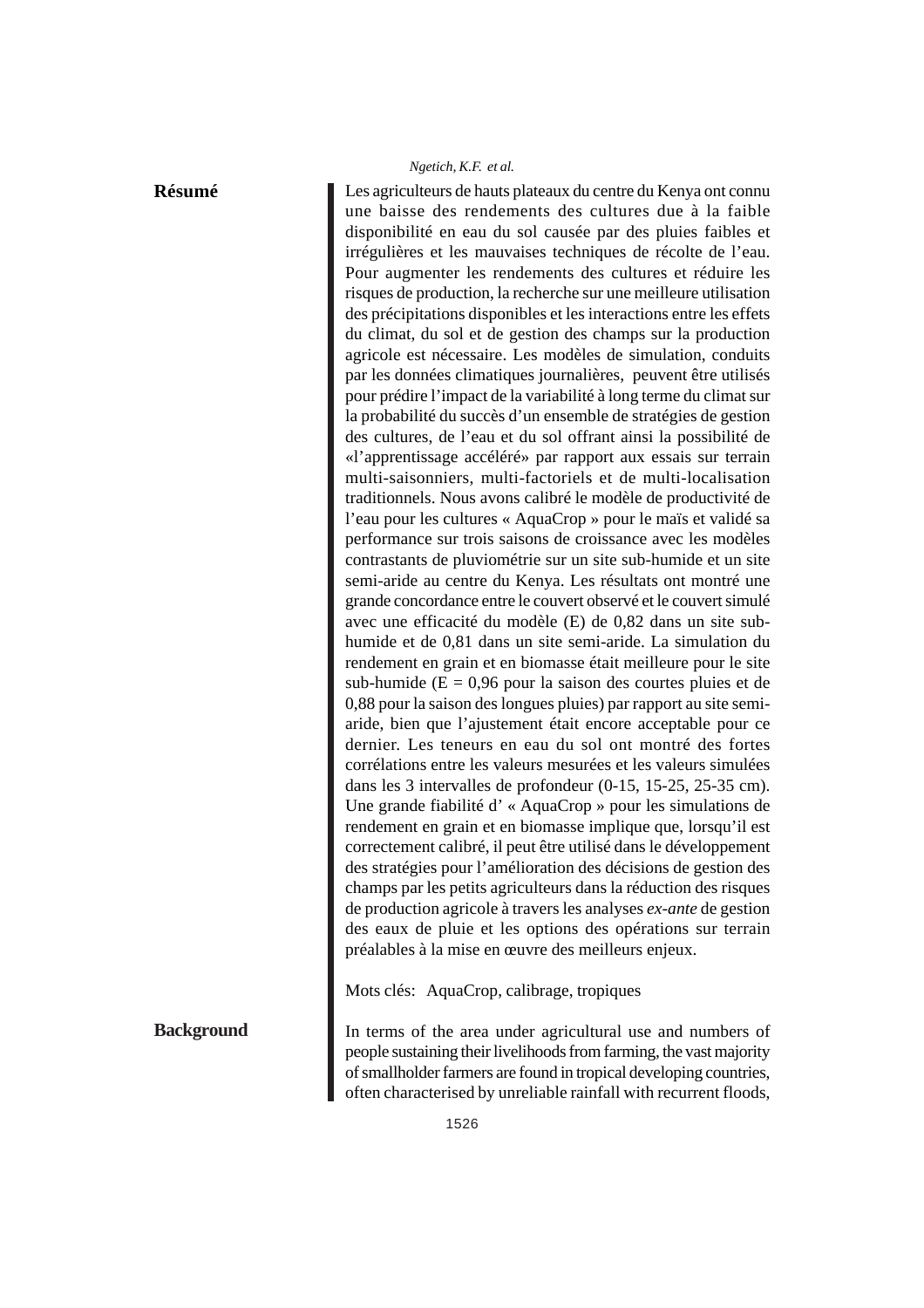droughts and dry spells (Rockström, 2000). Per capita food availability in Sub-Saharan Africa (SSA), Kenya included, has declined over time, and the region suffers from the widespread food insecurity (Beintema and Stads, 2006). Apart from the fertility related factors, low water availability caused by low and/or erratic rainfall, low soil water holding capacity, poor/ lack of soil moisture conservation measures and excess runoff have been identified as serious constraints to agricultural productivity in this region. This corroborates the observation by UNESCO (2006) that agriculture sector faces a complex challenge: producing more food of better quality while using less water per unit of output; providing rural people with resources and opportunities to live a healthy and productive life; applying clean technologies that ensure environmental sustainability; and contributing in a productive way to the local and national economy. Furthermore, decisions by farmers on when to carryout various field management operations such as planting, weeding etc., given the erratic nature of rainfall, remain haphazard, as the basic understanding of the underlying mechanisms for successful crop production or failure coupled with erratic rainfall pattern in most tropical regions is weak. In order to increase crop yield and reduce crop production risks in the region, a focus on rainwater management options that target maximum retention of rain water within the root zone is required.

A host of management practices may be used to improve precipitation capture, reduce runoff and evaporation, and improve water use efficiency (Evett and Tolk, 2009). These management practices that increase infiltration and soil water holding capacity, and/or improve the ability of roots to extract more water from the soil profile could all potentially have positive impacts on agricultural water productivity. They also have a potential of mitigating rainfall fluctuations, and thereby increasing overall yield levels, stabilise yields over time and encourage the otherwise risk averse farmers to invest more in agriculture.

The most common way to test such options is through field experimentation/trials. Besides being expensive and time consuming, field experimentation is usually faced with many challenges such as high number of treatments, interaction effects and strong variations in treatment effects on crop yield spatially and temporally as a result of agro-climatic, field management and soil factors. In order to identify the options that lead to improved crop productivity and hence high returns to the farmers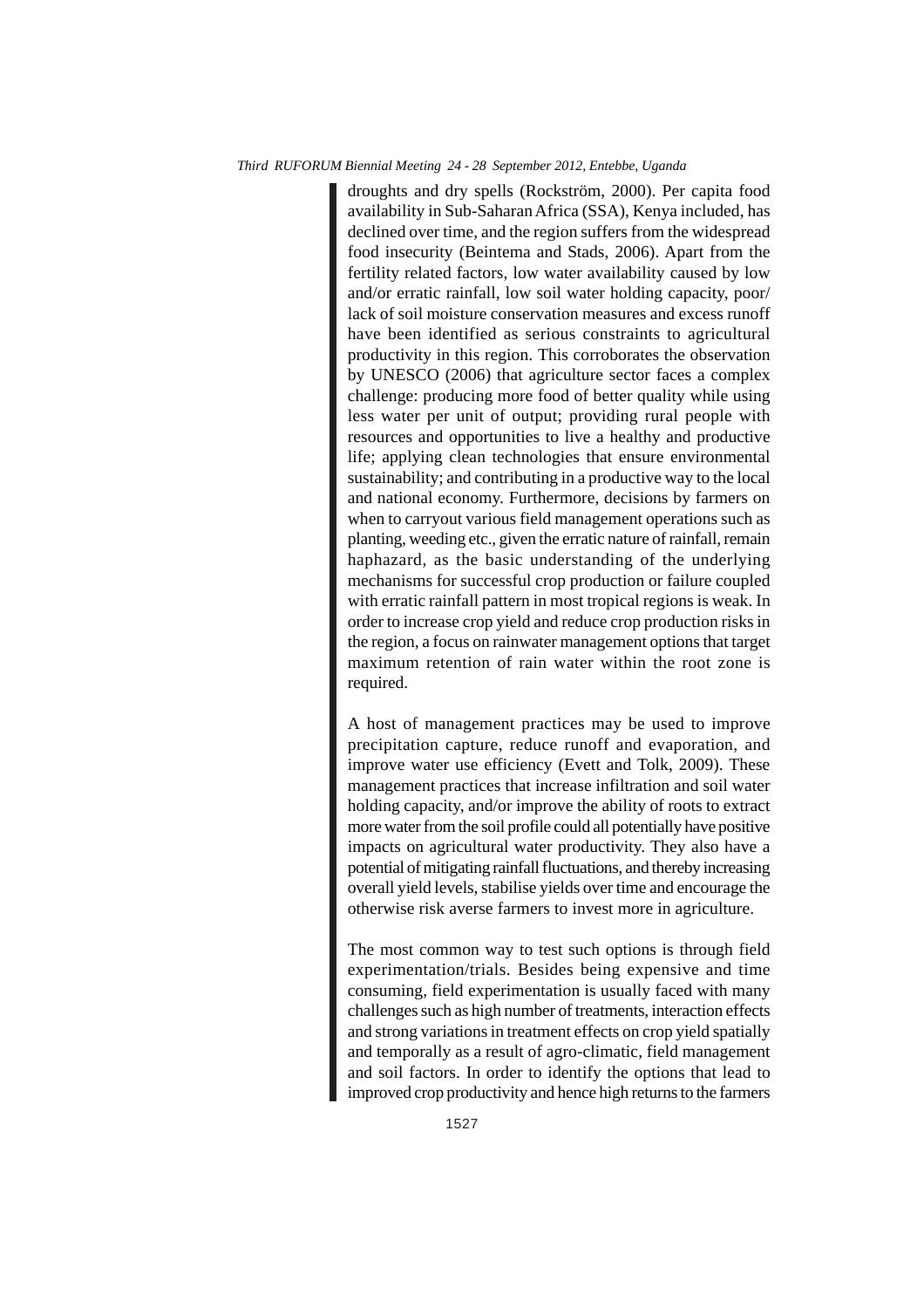under prevailing set of circumstances requires repetition of such trials over several years or at several sites. This process is lengthy, time consuming and expensive. A less time and resource consuming alternative is the use of simulation models to predict the yield of different treatments for many growing seasons based on time series of meteorological data, soil physical and chemical properties, crop phenology and management characteristics. Simulation models, driven by daily climatic data, can be used to predict the impact of long-term climate variability on the probability of success of a range of crop, water and soil management strategies thus providing an opportunity of 'accelerated learning' compared with the more traditional multilocation, multi-seasonal and multi-factorial field trials (Twomlow *et al*., 2008). It can allow pre-evaluations of various options through a well-proven model to sharpen the field tests and to lower their overall costs (Whisler *et al*., 1986) and can also be used as decision support tools for system management. Optimum management practices, either strategic or tactic, such as planting date, cultivar selection, fertilization, or water and pesticides usage, can be assessed through proven models for making seasonal or within-season decisions (Boote *et al*., 1996). In other words, simulation allows easy investigation of management alternatives and the likely outcomes of choosing different management schemes (Evett and Tolk, 2009).

There are few crop growth models that have attempted to simulate crop growth under the contrasting environmental conditions as observed in the tropics (Gaiser *et al*., 2010). Given that no one universal model can exist in the field of agricultural science (Sinclair and Seligman, 1996), it is necessary to adapt system definition, simulated processes and model formalisations to specific environments or to new problems. This calls calibration for local climatic, soil and crop conditions using as minimum data as possible (Bhattacharya and Sastry, 1999). The objective of this study was therefore to calibrate the FAO water productivity model AquaCrop for maize and validate its performance under contrasting environmental conditions observed in the sub-humid and semi-arid climate of the tropics.

**Model description.** AquaCrop simulates the attainable crop biomass and harvestable yield in response to the water available based on the relative yield versus relative water use paradigm (Steduto *et al*., 2009). AquaCrop allows to simulate a range of viable field management practices and facilitates decision making process both for researchers and the smallholder farmers. When

## **Methodology**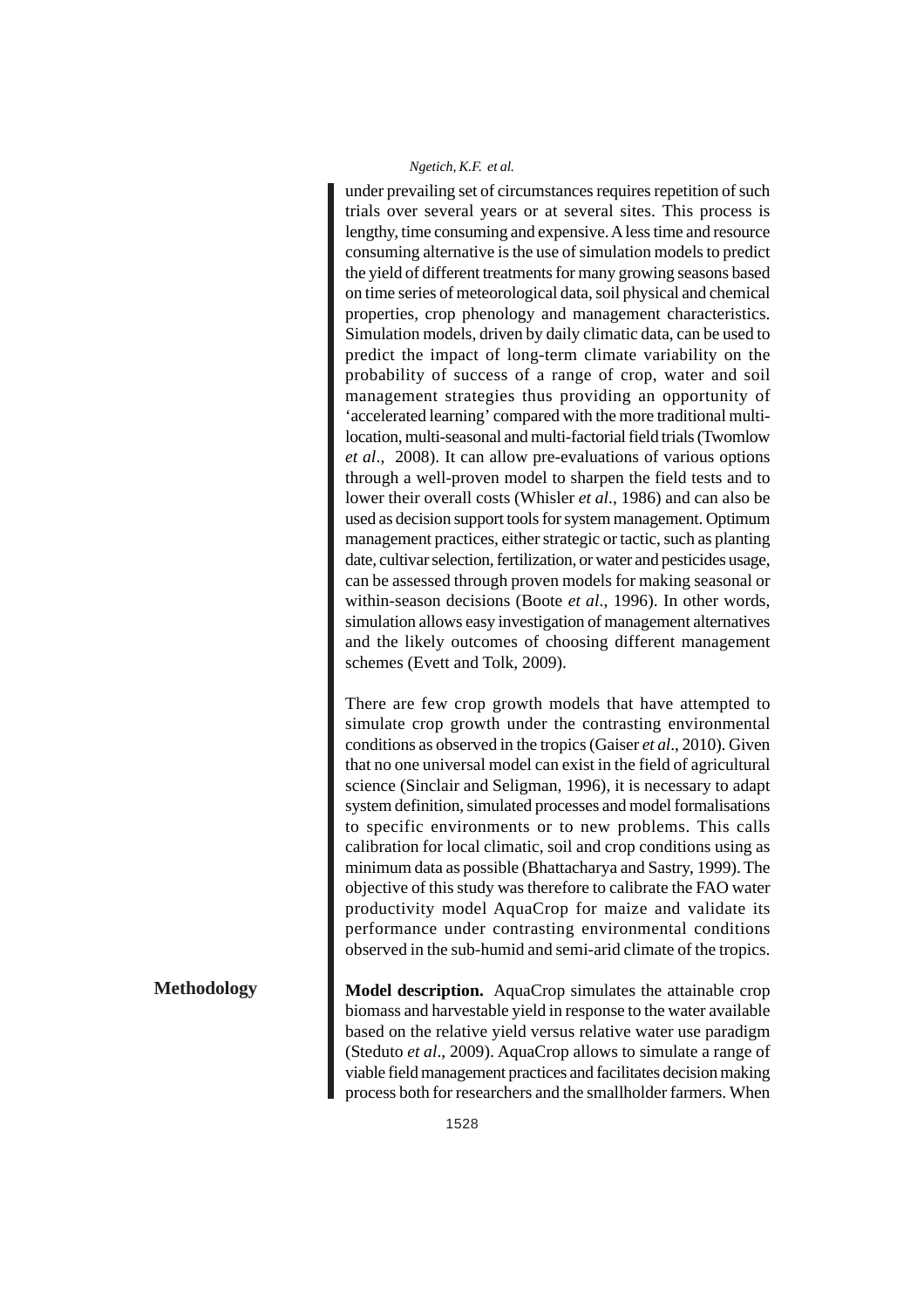**Study Description**

well calibrated for a crop, the model is expected to be an effective tool even for novice users in aiding the development of water management strategies to improve production and save water (Hsiao *et al*., 2009). It allows rapid ex-ante analysis of complex combinations of soil, field management and climatic factors over time before evaluating the most promising combinations in the field. AquaCrop is based on Doorenbos and Kassam (1979) principles, where relative evapotranspiration is pivotal in calculating yield. It separates evapotranspiration into crop transpiration and soil evaporation, incorporating a simple canopy growth and senescence model as the basis for estimating transpiration and its separation from evaporation. Final yield is derived as a function of final biomass and the harvest index, while water stress effects are segregated into; canopy growth, canopy senescence, transpiration and harvest index (Steduto *et al*., 2009). The model strikes a balance between accuracy, simplicity, robustness, and ease of use, and is aimed at practical end users such as extension specialists, water managers, personnel of irrigation organizations, economists and policy specialists who use simple models for planning and scenario analysis (Hsiao *et al*., 2009).

The field research was carried at two contrasting sites in Central Kenya (Fig. 1): Kiamaogo (add coordinates) in Tharaka Nithi County, Maara district, and Machang'a (add coordinates) in Embu County, Mbeere South district. The farmers in the region primarily rely on small-scale rainfed farming, which is mostly non-mechanized and involves little use of external inputs. Machang'a site lies at an altitude of 1106 metres a.s.l on the South-Eastern slopes of Mount Kenya in the Lower Midland Agro-ecological Zone 4 (LM4). Lower Midland 4 is a livestockmillet zone characterised by a short to very short cropping season. The zone is suitable for millet, common beans, cowpeas, mung beans, green grams, chick peas and dryland composite and hybrid maize varieties (Jaetzold *et al*., 2007). Mean annual temperature ranges from 20.7 to  $22.5^{\circ}$ C with average annual rainfall ranging between 700 to 900 mm. The rainfall is bimodal with long rains (LR) from mid March to June and short rains (SR) from mid October to February, hence two cropping seasons per year. The soil of the experimental site is a Plinthic Cambisol (FAO and UNESCO, 1988). Although the area is more suitable for millet, cotton growing and livestock rearing (Jaetzold *et al*., 2007). The major crops grown by most households are maize (*Zea mays* L), cowpeas (*Vigna unguiculata*), pigeon peas (*Cajanus cajan*) and common beans (*Phaseolus vulgaris*).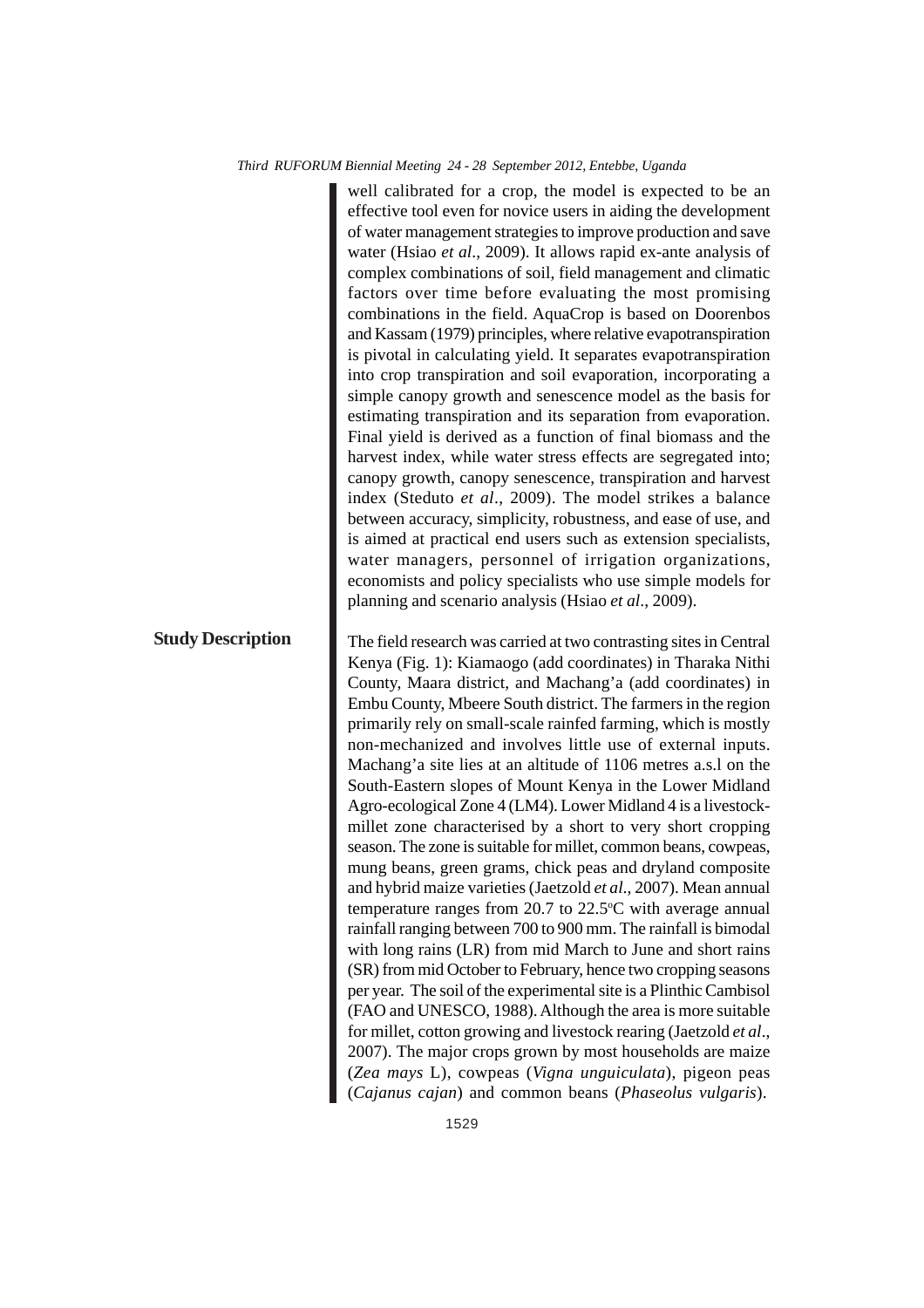

**Figure 1. Location of the study sites.**

Kiamaogo lies in the Upper Midland Agro-ecological Zone 3(UM3) on the eastern slopes of Mount Kenya at an altitude of 1500 m a.s.l. and has an annual mean temperature of 20°C and total annual rainfall ranging from 1200 to 1400 mm. Major crops grown in UM3 are: beans (*Phaseolus vulgaris*), potatoes (*Solanum tuberosum*), sweet potatoes (*Ipomoea batatas*), cabbages (*Brassica oleracea*), kales (*Brassica oleracea*), tomatoes (*Solanum lycopersicum*), onions (*Allium cepa*) and maize (*Zea mays* L). The rainfall is bimodal with long rains (LR) from March to June and short rains (SR) from October to December. The soil type at the experimental field is a Humic Nitisol (FAO and UNESCO, 1988). It is a predominantly maize growing zone with smallholdings ranging from 0.1 to 2 ha with an average of 1.2 ha per household (Jaetzold *et al*., 2007).

**Field trials.** For the purpose of both model calibration and validation of AquaCrop, a field experiment with staggered planting dates was conducted at each site. Additional data were obtained from a water use efficiency (WUE) experiment carried side by side with the staggered planting trials during the same period. The staggered planting trial involved maize planting at three different dates for 3 consecutive seasons with the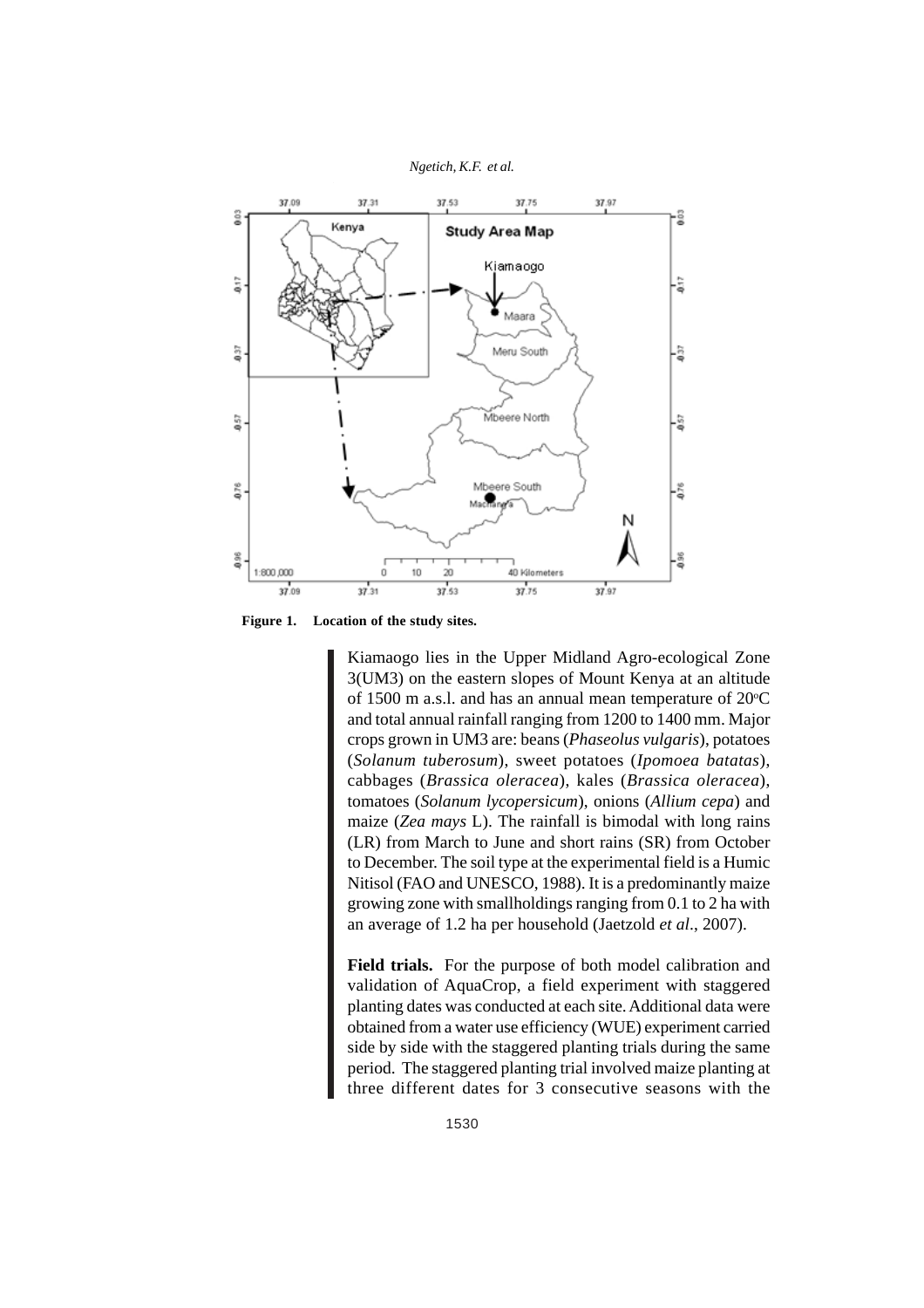following treatments: 1) dry planting just before the rains and while the soils were dry, 2) wet planting after at least three days of continuous rain after onset or after a 20 mm storm, 3) late planting carried out 7 days after wet planting in Machang'a and 10 days after wet planting in Kiamaogo. Treatments were replicated thrice in a randomized complete block design, and plot size was 3 by 4 m for staggered planting and 6 by 4.5 for the WUE trial. Goat manure was spread before land preparation at a rate so as to supply 30 kg of the nitrogen per hectare, and incorporated during land preparation. Land preparation was done by hand hoeing to a depth of about 0.15 m. Inorganic fertilizers (NPK 23:23:0 and Triple Super Phosphate, TSP) were spot applied and thoroughly mixed with soil during planting at a rate of 60 kg N and 90 kg P ha<sup>-1</sup>. Due to the difference in the agro-climatic conditions of the two sites, maize spacing varied. At Machang'a two seeds per hill per hill were planted with a spacing of 0.9 m between and 0.6 m within the rows giving a plant population of  $37,037$  ha<sup>-1</sup>. In Kiamaogo two maize seeds per hill were planted with a spacing of 0.75 m between and 0.5 m within the rows resulting to a population density of 53,333 ha<sup>-1</sup>. Weeding was done with a hoe when required to ensure clean fields throughout the seasons and pests were controlled when necessary following conventional best practices.

**Measurements.** Soil moisture contents were determined fortnightly using a Diviner 2000 capacitance sensor (Sentek Sensor Technologies, Stepney, South Australia) in a PVC access tube installed in the middle of selected representative plots. Crop parameters such as time from sowing to germination, full canopy cover, beginning and end of flowering and start of senescence, complete drying, and plant density at harvest were observed and recorded throughout the entire season. Other observations included maximum rooting depth (by observing root distribution in a profile pit) and plant population per hectare at planting based on spacing. Fraction of canopy cover was determined by taking digital photographs from pictures above the plants at midday for determination of canopy cover percentage. Above ground biomass yields were determined on dry weight basis after harvesting and sun drying until constant weight. Grain yield quantities were measured at 13.5% moisture content. Daily values of rainfall and minimum and maximum air temperature were recorded with an automatic weather station at each field.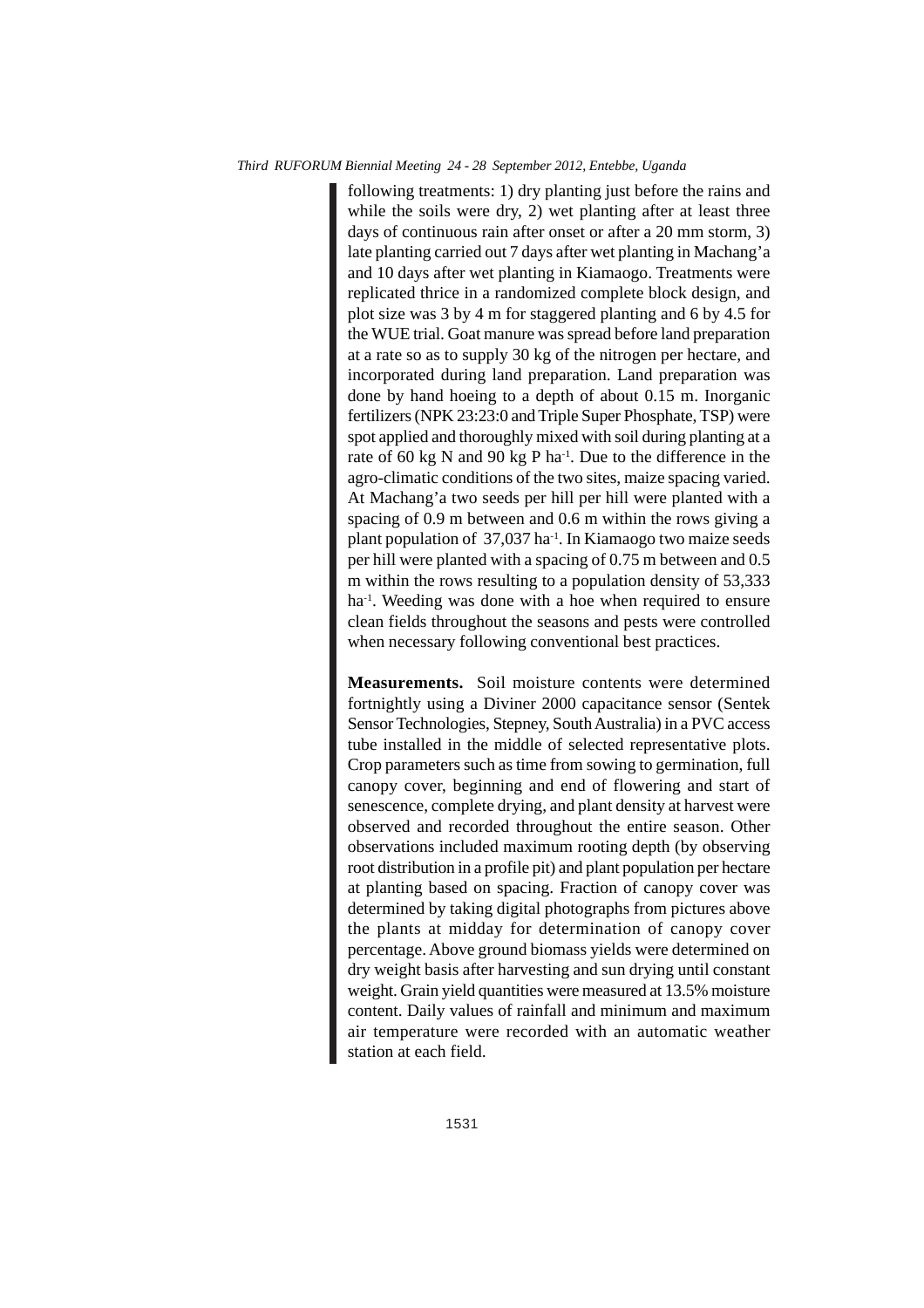# **AquaCrop Model Parameters**

### *Ngetich, K.F. et al.*

**Climate data.** The daily ETo was calculated with the Penman-Monteith equation as described in Allen *et al*. (1998), using the FAO ETo calculator (Version 3.1) with daily values of minimum, mean and maximum air temperature as inputs. The missing meteorological data were handled as follows; for wind speed, the ETo calculator default value for light to moderate winds was specified. The calculator handles missing humidity  $(e_a)$  data through estimation by assuming that the minimum air temperature (Tmin) is a good estimate for the mean dew point temperature (Tdew). For net radiation  $(R_n)$ , an indicative default value of 0.16 for interior locations was chosen.

**Soil data.** Soil sampling was carried out horizon-wise from 0 to 1 m depth. Horizons were delineated based on homogeneity of colour, texture (feel method) and the general appearance. In the laboratory, soil texture (hydrometer method), organic carbon (Walkley black method) and Cation Exchange Capacity (CEC) were determined (Table 2) (Ryan *et al*., 2001). Saturated hydraulic conductivity and water content at saturation, field capacity and wilting point of individual soil horizons was estimated from soil texture and organic carbon content using pedo-transfer functions available in the hydraulic properties calculator (Saxton *et al*., 2006) (Table 1). For Machang'a, there was a restrictive plinthite at about 0.85 m depth and it was factored in the model's soil profile characteristics as a restrictive soil layer inhibiting root zone expansion at 0.8 m depth. Other model parameters were as follows: For Kiamaogo; Curve Number (CN) was 75, evaporable water from top layer (mm) was 10 mm, number of soil horizons were 4 and with no restrictive soil layer inhibiting root zone expansion. The fourth horizon was representative of the soil physical properties starting from 0.8 m and below (>0.8 m). For Machanga's site the CN was set to 85, evaporable water from top layer (mm) was 10 mm, the number of soil horizons were 5.

**Crop data.** The data used for calibration were from the 2009 long and short rains seasons of the staggered planting experiment in the two sites (Table 3). The two seasons were selected because of their unique attributes. The long rains season of 2009 was relatively dry while the short rains season was a wet and they both presented extreme agroclimatic scenarios. The staggered planting dates presented more possibilities and scenarios for simulation leading to enriched understanding of rainfall onset, planting date and rainfall cessation interactions and effect on both the observed and simulated yields.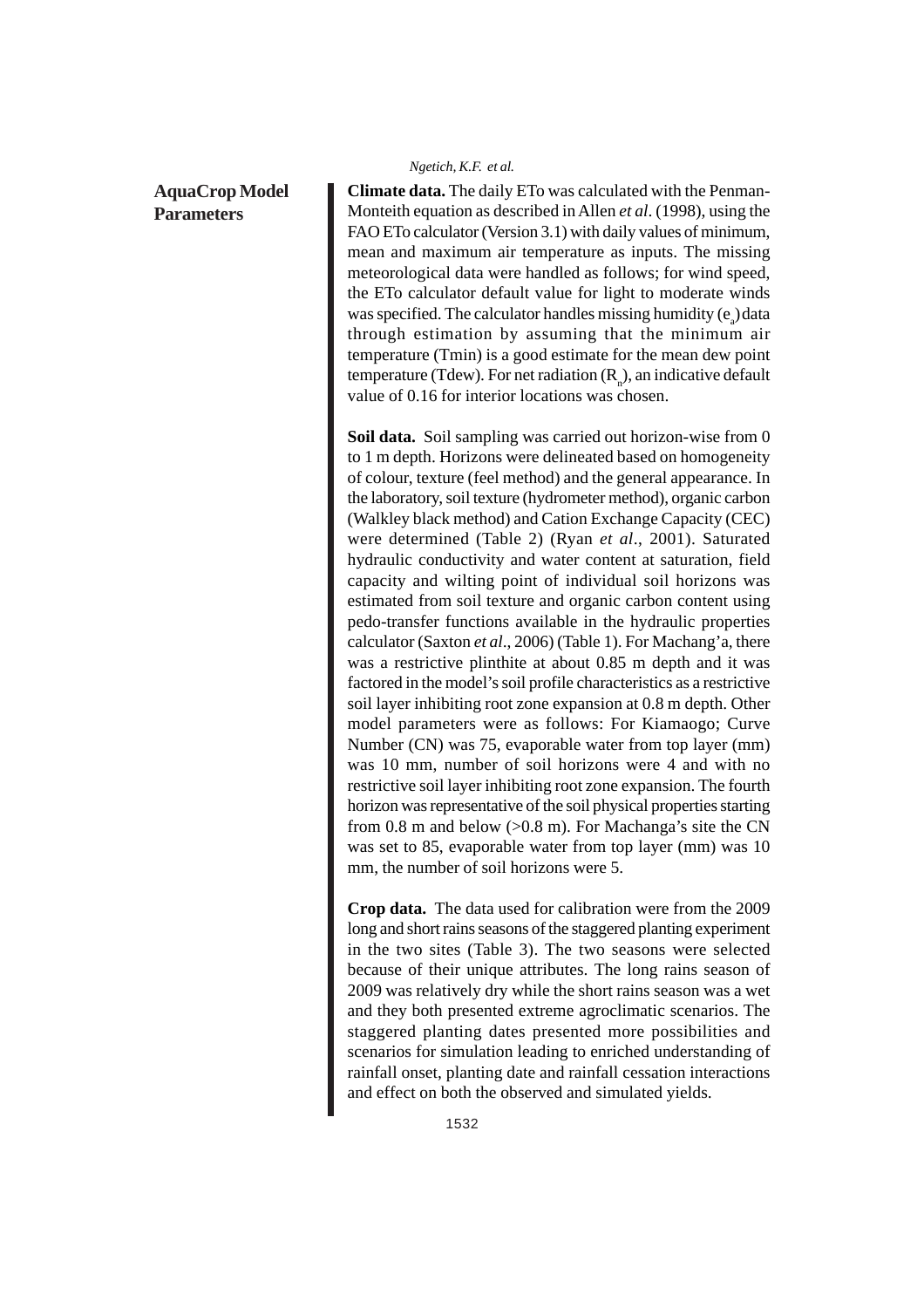| Table 1.          |                   | Hydraulic properties of the                              |                                      | soils used as input to the AquaCrop Model. |                               |                       |                                |                              |                           |                                                  |       |
|-------------------|-------------------|----------------------------------------------------------|--------------------------------------|--------------------------------------------|-------------------------------|-----------------------|--------------------------------|------------------------------|---------------------------|--------------------------------------------------|-------|
| $_{\rm Hor}$      |                   | Thickness (m)                                            | Saturation                           |                                            | Field capacity                |                       | Wilting point                  |                              |                           | $K_{sat}$ <sup>a</sup> (mm/day)                  |       |
|                   |                   |                                                          | $\bigg $<br>$\overline{\phantom{a}}$ | I                                          | $\overline{\phantom{a}}$<br>I | $(\text{vol}\%)$ —    | $\begin{array}{c} \end{array}$ | $\overline{\phantom{a}}$     |                           |                                                  |       |
|                   | Kiamaogo          | Machang'a                                                | Kiamaogo                             | Machang'a                                  | Kiamaogo                      | Machang'a             | Kiamaogo                       | Machang'a                    | Kiamaogo                  | Machang'a                                        |       |
|                   |                   |                                                          |                                      |                                            |                               |                       |                                |                              |                           |                                                  |       |
|                   |                   | $0.14$<br>0.14                                           |                                      |                                            |                               |                       |                                |                              |                           |                                                  |       |
| $\omega$ $\omega$ | 3345              | $0.\overline{3}$<br>$0.\overline{2}$<br>$0.\overline{2}$ | $51.7$<br>$52.7$<br>$46.2$           | $45.1$<br>$45.2$<br>$45.5$                 | $43.5$<br>$43.8.5$<br>$56.5$  |                       | 29.3.3.3<br>29.3.3.4           | 21.5<br>27.5<br>28.7<br>21.4 | $4988$<br>$4988$<br>$498$ |                                                  |       |
| 4                 |                   |                                                          |                                      |                                            |                               |                       |                                |                              |                           |                                                  |       |
| 5                 |                   |                                                          |                                      | 39.3                                       |                               |                       |                                |                              |                           | $\frac{50.4}{11}$<br>$\frac{6.2}{64.3}$<br>129.5 |       |
|                   | Soil depth (m)    |                                                          | Carbon $(\%)$                        |                                            | Sand (%)                      | $\mathrm{Silt}\,(\%)$ |                                | Clay $(\%$                   |                           | Texture class                                    |       |
| Machª             | Kiam <sup>b</sup> | Mach                                                     | Kiam                                 | Mach                                       | Kiam                          | Mach                  | Kiam                           | Mach                         | Kiam                      | Mach                                             | Kiam  |
| $0 - 0.14$        | $0 - 0.2$         | 0.5                                                      | $\Xi$                                |                                            | $\overline{4}$                |                       |                                | 36                           |                           |                                                  |       |
| $0.14 - 0.28$     | $0.2 - 0.4$       | 0.3                                                      |                                      |                                            |                               |                       |                                |                              |                           |                                                  |       |
| $0.28 - 0.58$     | $0.4 - 0.6$       | 0.3                                                      |                                      |                                            |                               |                       |                                |                              |                           |                                                  |       |
| $0.6 - 0.8$       | $0.6 - 0.8$       |                                                          |                                      |                                            |                               |                       |                                |                              |                           |                                                  |       |
| $0.80 - 1$        | $0.8 - 1$         | $0.\overline{3}$                                         | 0.348                                | 23488                                      | $4 \times 8 \times 6$         |                       | 88819                          | 4888                         | 88288                     | ន្ល៉ <sub>ប់</sub> ប្ល៊ីដ្ឋ                      | 00000 |

1533

a Kiamaogo site, <sup>b</sup> Machang'a site, < organic matter<sup>d</sup> sandy clay, elay, sandy clay loam. a Kiamaogo site, b Machang'a site, c organic matterd sandy clay, e clay,f sandy clay loam.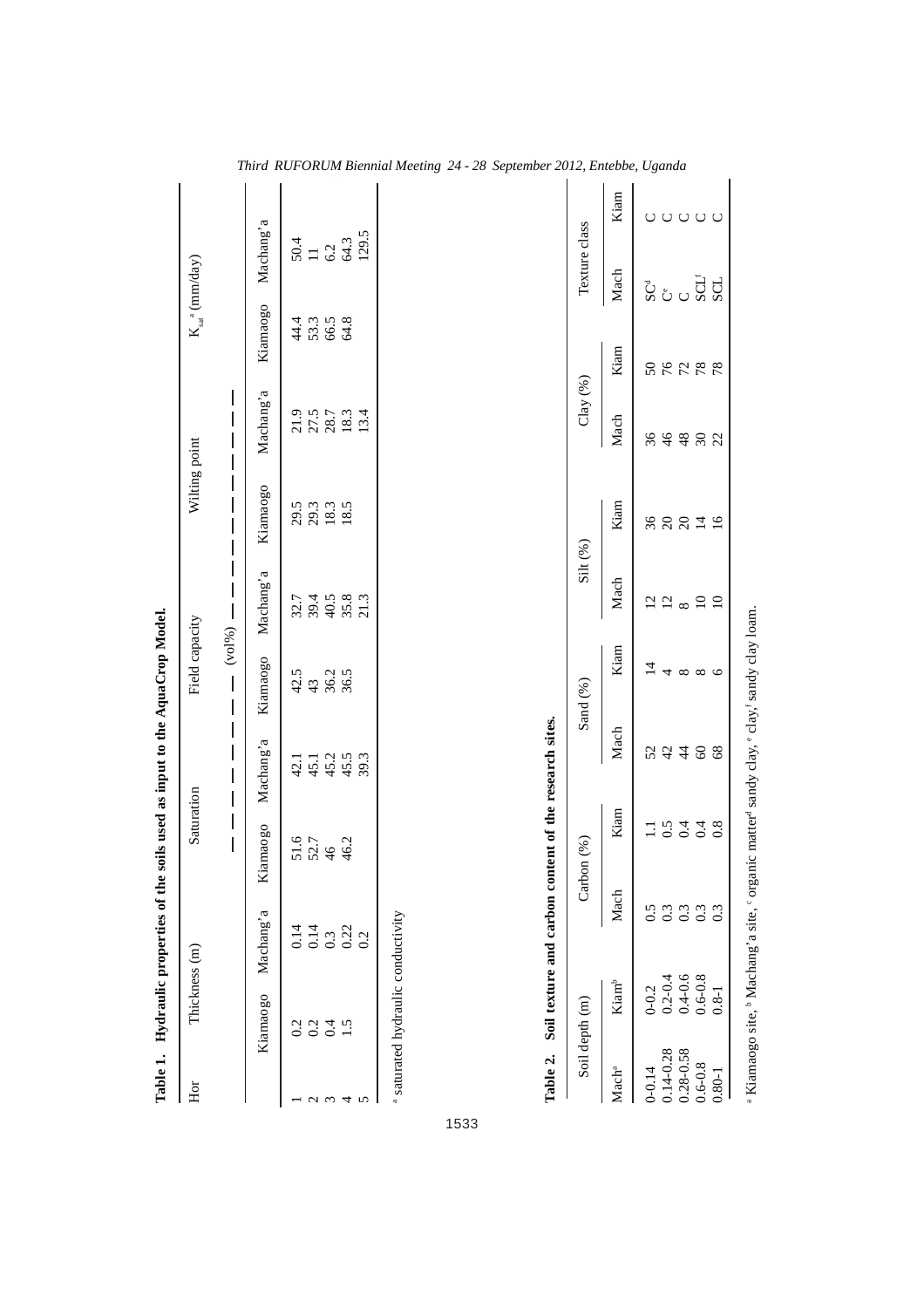*Ngetich, K.F. et al.*

**Table 3. Conservative and calibrated user-specific crop parameters for maize in AquaCrop.**

| Conservative parameters (left unaltered)                                                        | Value    |                               | Units/Meaning                 |  |
|-------------------------------------------------------------------------------------------------|----------|-------------------------------|-------------------------------|--|
| Base temperature                                                                                | 8.0      | $\rm ^{\circ}C$               |                               |  |
| Upper temperature                                                                               | 30.0     | $\rm ^{\circ}C$               |                               |  |
| Soil H <sub>2</sub> O depletion factor, canopy expansion                                        | 0.02     |                               | Upper threshold (p-exp)       |  |
| Soil H <sub>2</sub> O depletion factor, canopy expansion                                        | 0.35     |                               | Lower threshold (p-exp)       |  |
| Soil water depletion fraction for stomatal control                                              | 0.2      |                               | $(p - sto) - Upper threshold$ |  |
| Soil water depletion factor for canopy senescence                                               | 0.3      |                               | $(p - sen)$ - Upper threshold |  |
| Soil water depletion factor for pollination                                                     | 0.8      | $(p - pol)$ - Upper threshold |                               |  |
| Crop coefficient when canopy is complete (Kcb,x)                                                | 1.05     | but prior to senescence       |                               |  |
| Coefficient of positive impact on HI                                                            | 7.0      | Vegetative growth             |                               |  |
| Coefficient of negative impact on HI                                                            | 3.0      |                               | Stomatal closure              |  |
| Allowable maximum increase of specified HI                                                      | 15       | $\%$                          |                               |  |
| H <sub>2</sub> O productivity normalized for ETo $\&$ CO <sub>2</sub>                           | 33.7     | $gram/m^2(WP^*)$              |                               |  |
| H <sub>2</sub> O productivity normalized for ETo $\&$ CO <sub>2</sub> during<br>yield formation | 100      |                               | $gram/m^2 (WP^*)$             |  |
| User specific parameters (calibrated)                                                           | Kiamaogo | Machang'a                     |                               |  |
| Maximum effective rooting depth                                                                 | 0.85     | 0.80                          | (m)                           |  |
| Effect of canopy cover in late season                                                           | 50       | 50                            | CC effect on soil evaporation |  |
| Soil surface covered by an individual seedling                                                  | 6.5      | 6.5                           | At 90 % emergence $(cm2)$     |  |
| Number of plants per hectare                                                                    | 53,333   | 37,037                        | $Ha^{-1}$                     |  |
| Canopy growth coefficient (CGC):                                                                | 0.1682   | 0.2213                        | per day CC increase           |  |
| Maximum canopy cover (CCx)                                                                      | 0.88     | 0.89                          | (%) depends on plant spacing  |  |
| Canopy decline coefficient (CDC):                                                               | 0.1003   | 0.1169                        | per day CC decrease           |  |
| Time from sowing to emergence                                                                   | 7        | 6                             | Calendar days                 |  |
| Time from sowing to maximum rooting depth                                                       | 55       | 55                            | Calendar days                 |  |
| Time from sowing to start senescence                                                            | 104      | 96                            | Calendar days                 |  |
| Time from sowing to maturity                                                                    | 130      | 107                           | Calendar days                 |  |
| Time from sowing to flowering                                                                   | 60       | 52                            | Calendar days                 |  |
| Length of the flowering stage                                                                   | 18       | 12                            | (days)                        |  |
| Building up of Harvest Index                                                                    | 65       | 50                            | From flowering (days)         |  |
| Reference Harvest Index (HIo) (%)                                                               | 48       | 48                            | %                             |  |

The user-specific parameters and the general agronomic data and crop development were observed and recorded during the entire course of seasons. These included; planting dates, seedling emergence, duration of the various maize physiological periods from sowing date and harvesting dates (Table 3). Plant population was based on the recommended plant spacing for each site. Given that there were no obvious and significant maize variety differences recommended for each site in their growth and development, all varieties were treated uniformly within each site and differently between the two sites because of the differences in crop cycle lengths. Canopy cover development of the crop was monitored fortnightly by taking photographs and the shading effect/ground cover analysed using ERDAS imagine 9.1 image processing software. Percent shading was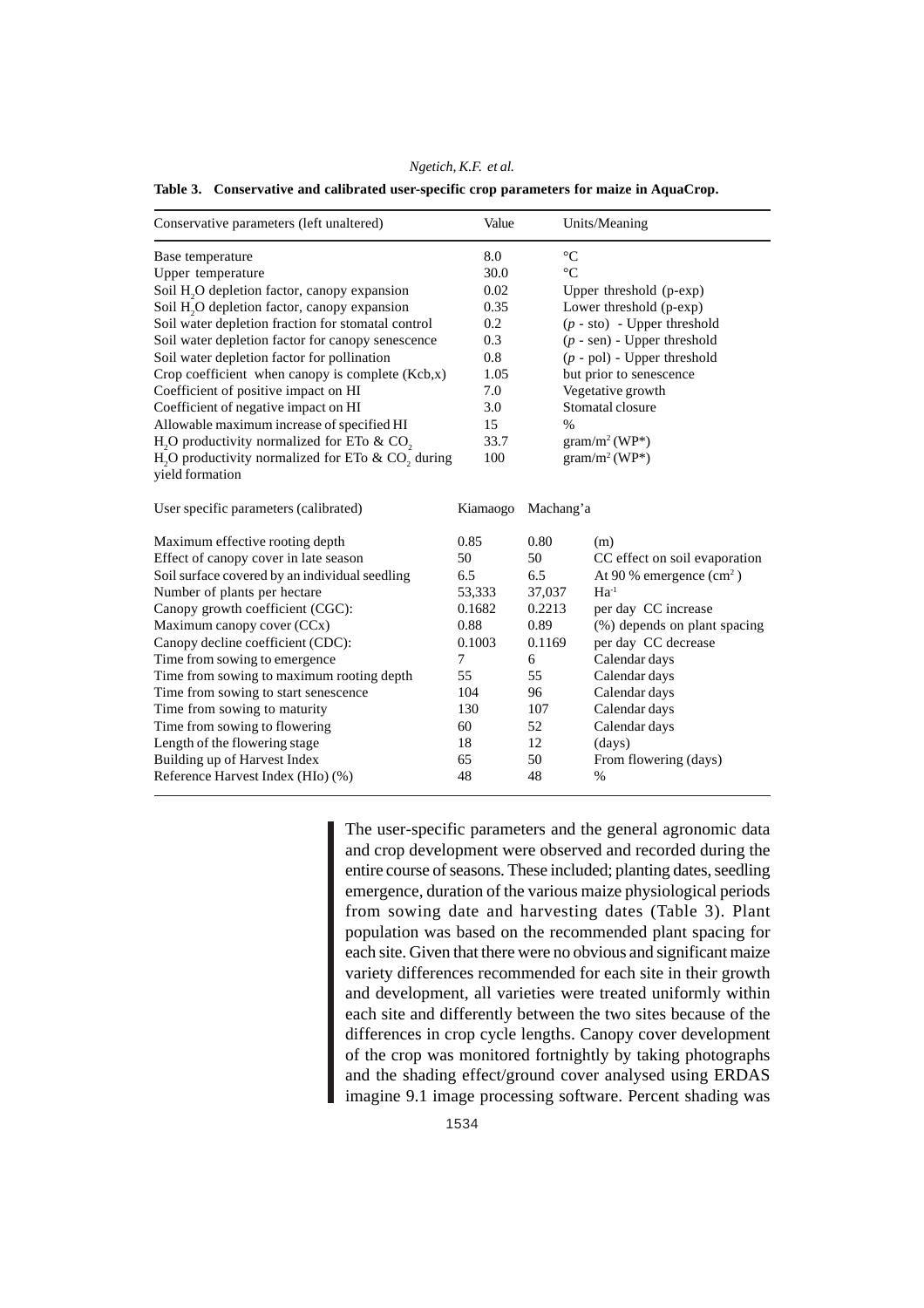computed after image classification and the shaded proportion percentage was computed.

**Statistical analysis.** Model performance was evaluated using index of agreement (*d*) by Willmot (1984), root mean square error (RMSE) (Heng *et al*., 2009), the coefficient of efficiency (*E*) by Nash and Sutcliffe (1970) and the coefficient of determination  $(R^2)$ . The RMSE (Eq. 1) represents a measure of the overall, or it is the mean value of  $O_i$  mean, deviation between observed and simulated values, that is, a synthetic indicator of the absolute model uncertainty. It takes the same units of the variable being simulated. Values of mean residual and mean relative error close to zero indicate small differences between simulated and observed mean thus indicating little systematic deviation or bias in the entire data set hence the better the model's fit. Values of RMSE close to zero rather express precision and reliability of the simulation for observed estimation points.

$$
RMSE = \sqrt{\frac{1}{n} \sum_{i=1}^{n} (S_i - O_i)^2}
$$
 ....... (1)

where Si and Oi awerere the simulated and observed (measured) values as samples taken along the season (e.g., biomass and CC), or at the end of the season (e.g., grain yield), n is the number of observations, and O is the mean value of *Oi*

Efficiency  $E$  is defined as one minus the sum of the absolute squared differences between the predicted and observed values normalized by the variance of the observed values during the period under investigation. The range of *E* lies between 1.0 (perfect fit) and  $-\infty$ . An efficiency of lower than zero indicates that the mean value of the observed would have been a better predictor than the model. The *E* (Equation. 2) expresses how much the overall deviation between observed and simulated values departs from the overall deviation between observed values  $(O_i)$  and their mean value  $(\bar{O})$ . The added value of this statistical indicator  $(E)$  as compared to RMSE, is in its ability to capture how well the model performs over the whole simulation span, for example, along the season. In other words, while RMSE does not distinguish between large deviations occurring in some part of the season and small deviations in other part of the season, *E* accounts for the different deviations, as they depart from  $(O_i - )$  along the season and expresses an efficiency of the model. The main weakness of *E* is due to the differences in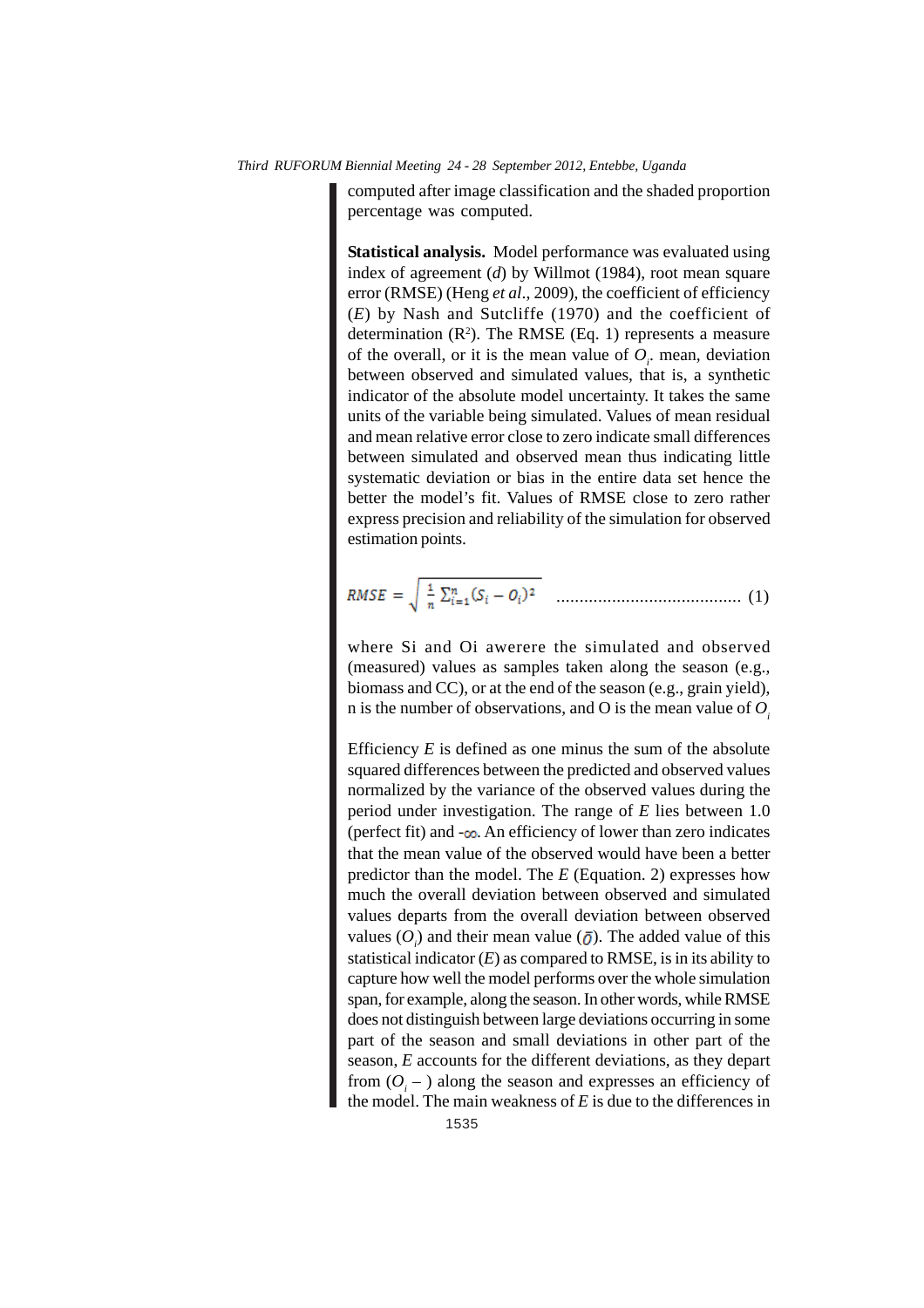the observed and simulated values are calculated as squared values leading to larger values being strongly overestimated while lower values are neglected

........................... (2)

To overcome the insensitivity of  $E$  and  $R^2$  to differences in the observed and predicted means and variances index of agreement *d* (Willmot, 1981) was also determined (Equation 3)

$$
d = 1 - \left(\sum_{i=1}^{n} (S_i - O_i)^2 / \sum_{i=1}^{n} (|S_i - \overline{O}| + |O_i - \overline{O}|)^2\right) \dots \dots \dots \tag{3}
$$

Coefficient of determination  $(R^2)$  estimates the combined dispersion against the single dispersion of the observed and simulated series. The range of  $R^2$  lies between 0 and 1 which describes how much of the observed dispersion is explained by the simulation. A value of zero means no correlation at all whereas a value of 1 means that the dispersion of the simulated is equal to that of the observation. The fact that only the dispersion is quantified is one of the major drawbacks of  $R^2$  if it is considered alone. A model which systematically over or under predicts all the time will still result in good  $R<sup>2</sup>$  values close to 1.0 even if all predictions were wrong (Equation 4) .

$$
R^{2} = \left(\sum_{i=1}^{n} (\mathbf{O}_{i} - \overline{\mathbf{O}}) (\mathbf{S}_{i} - \overline{\mathbf{S}}) / \sqrt{\sum_{i=1}^{n} (\mathbf{O}_{i} - \overline{\mathbf{O}})^{2}} \sqrt{\sum_{i=1}^{n} (\mathbf{S}_{i} - \overline{\mathbf{S}})^{2}}\right)
$$
\n
$$
\tag{4}
$$

**AquaCrop calibration.** The simulations were performed with AquaCrop version 3.1 Plus. We mainly focused on total biomass and grain yields, with some attention to canopy cover and soil moisture availability. Canopy cover development over time was considered in order to determine the initial canopy cover immediately after seedling emergence and the maximum canopy cover necessary as input parameters to the model. Further details on the nature of the experiments used on calibration are shown in Table 4, while canopy cover values are shown in Table 3.

The initial conservative parameters were chosen based on default values for the maize crop as calibrated by Hsiao *et al*. (2009). Soil fertility stress was not considered during simulation since blanket fertility management was applied throughout the experiments over the period under consideration. More focus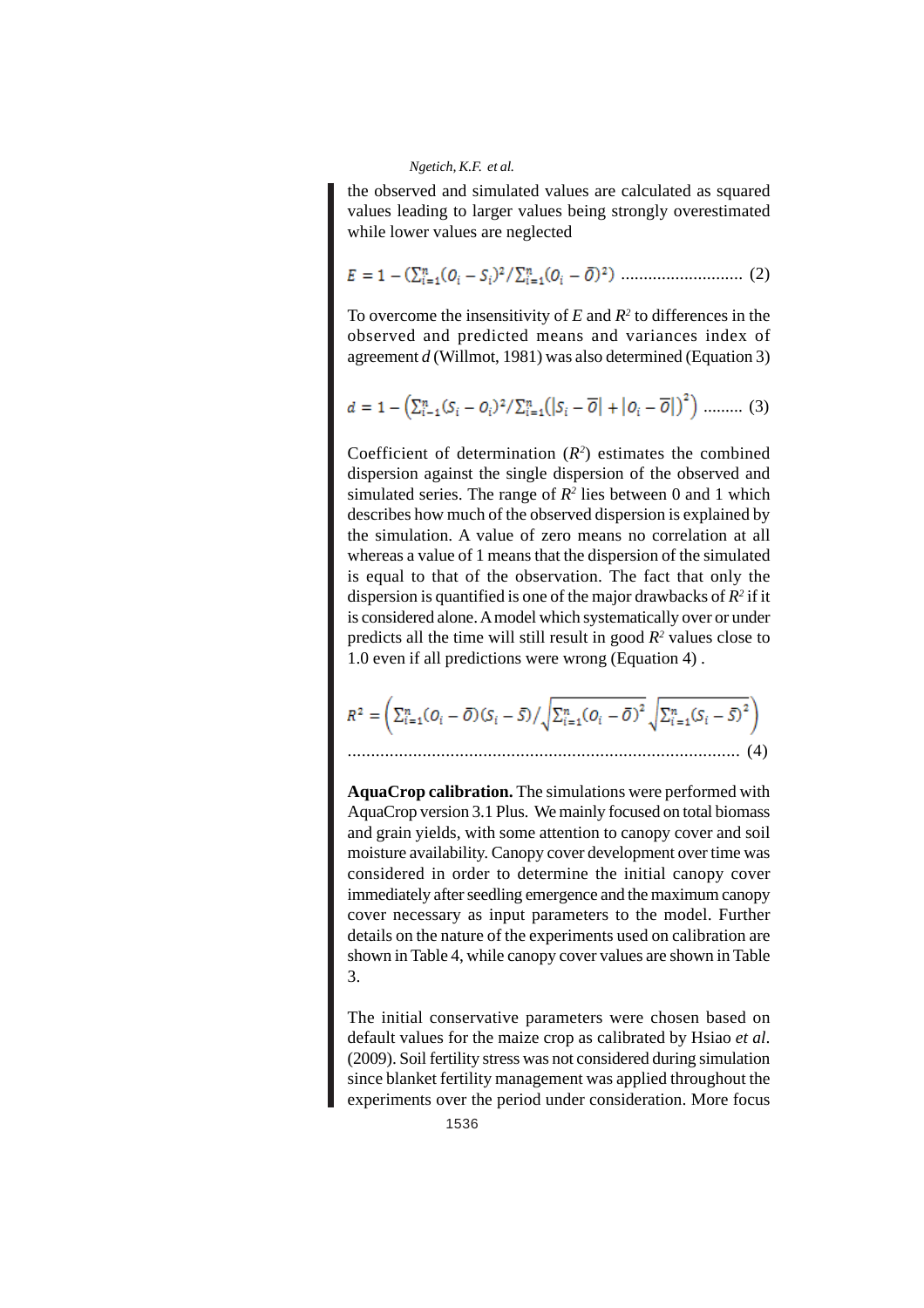was directed towards the water stress parameter. Through repeated simulation runs and output comparison (biomass and grain yields) of simulated versus observed yields, a set of values were arrived at for conservative parameters which seemed most appropriate and gave satisfactory results of situations and regions simulated (Table 3).

**Model validation.** For validation, data from two experiments were used (see the section on experiment descriptions). These experiments provided sufficient data especially due to the variations in planting dates and the replications in the two different agroclimatic regions were considered.

The results are presented and discussed by agroclimatic region/ sites (Kiamaogo and Machang'a). For each site, comparisons were made between simulated and measured values of the final grain and biomass yields, canopy cover and SWC at intervals over the growing season. For SWC, further analysis was carried out for the top 35 cm at three intervals of;0-0.15, 0.15-0.25 and 0.25-0.35 m depth (Table 5).

**Canopy cover.** The average observed CC plotted against the AquaCrop model simulation results under rain-fed conditions are shown in Figure 2. There was a remarkable match between the simulated and observed CC% in Machang'a with an *RMSE* of 14.28 CC%, *E* of 0.81, *d* of.99 and *R2* of 0.83 (Fig. 2a). Noticeable deviations between simulated and observed yields were at the beginning and at the end of the seasons. While 10.1% ground cover was observed 11 DAP, the AquaCrop simulated equivalence was 1% then. After about 25 DAP, AquaCrop simulation results still lagged by about 25.2 % behind the observed yields and it took the model considerable time to pick up at about 42 DAP. Observed yields peaked earlier attaining a higher maximum canopy cover of 88.5% compared to AquaCrop's 85 % by 53 DAP. Observed canopy senescence and its cover decline was slower and less for the observed compared to the simulated.

In Kiamaogo comparative analyses of the observed and simulated CC had an *RMSE* of 14.51 CC%, *E* of 0.82, *d* of.99 and *R2* of 0.81 (Fig. 2b). This highlights a comparatively good fit between the observed and the simulated results and the ability of AquaCrop to simulate canopy cover under sub-humid agroclimatic conditions. Generally, the simulated versus observed CC over time was comparable to that of Machang'a

# **Results and Discussion**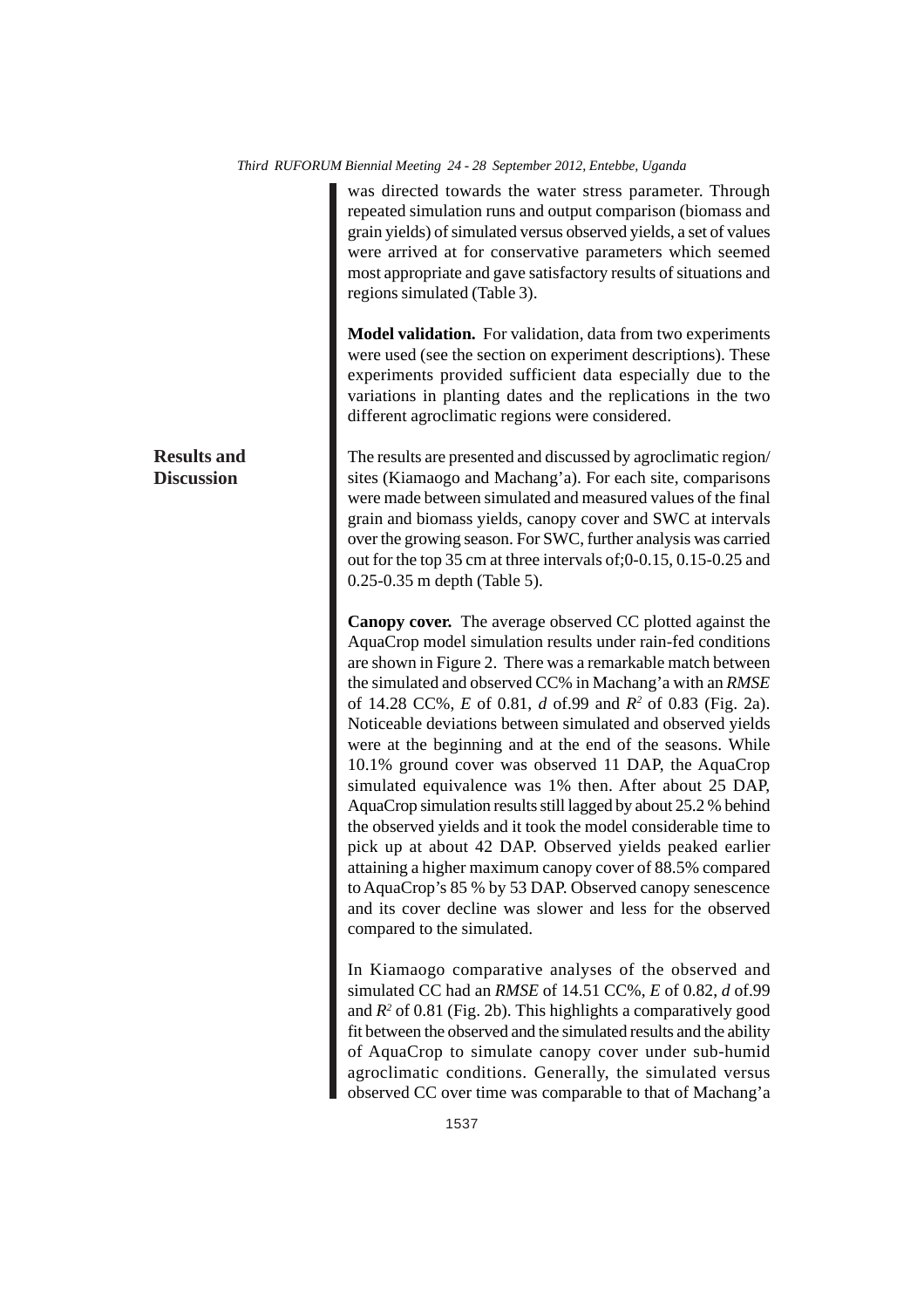**Table 4. Field experiments for the calibration and validation of AquaCrop for maize at two contrasting sites in the Central Highlands of Kenya. The maize varieties in staggrered trial were H513, DH04, Pan 67, Duma 45 and DK3031 while for WUE trial it was H513 and DH04.**

| Year               | Location  | Experiment | Season           | Sowing date          | Season length | Rainfall (mm) |
|--------------------|-----------|------------|------------------|----------------------|---------------|---------------|
| <b>Calibration</b> |           |            |                  |                      |               |               |
| 2009               | Kiamaogo  | Staggered  | LR <sub>09</sub> | 30 <sup>th</sup> Mar | 130           | 378           |
| 2009               | Kiamaogo  | Staggered  | LR <sub>09</sub> | 28 <sup>th</sup> Mar | 130           | 378           |
| 2009               | Kiamaogo  | Staggered  | LR <sub>09</sub> | $6th$ Apr            | 130           | 378           |
| 2009               | Kiamaogo  | Staggered  | <b>SR09</b>      | 28 <sup>th</sup> Oct | 130           | 995           |
| 2009               | Kiamaogo  | Staggered  | <b>SR09</b>      | 24 <sup>th</sup> Oct | 130           | 995           |
| 2009               | Kiamaogo  | Staggered  | <b>SR09</b>      | $3rd$ Nov            | 130           | 995           |
| 2009               | Machang'a | Staggered  | LR09             | 28 <sup>th</sup> Mar | 107           | 208           |
| 2009               | Machang'a | Staggered  | LR <sub>09</sub> | $12th$ Apr           | 107           | 208           |
| 2009               | Machang'a | Staggered  | LR <sub>09</sub> | $21st$ Apr           | 107           | 208           |
| 2009               | Machang'a | Staggered  | <b>SR09</b>      | $6th$ Oct            | 107           | 482           |
| 2009               | Machang'a | Staggered  | <b>SR09</b>      | $21st$ Oct           | 107           | 482           |
| 2009               | Machang'a | Staggered  | <b>SR09</b>      | 30 <sup>th</sup> Oct | 107           | 482           |
| <b>Validation</b>  |           |            |                  |                      |               |               |
| 2010               | Kiamaogo  | Staggered  | LR <sub>10</sub> | $16th$ Mar           | 130           | 921           |
| 2010               | Kiamaogo  | Staggered  | LR <sub>10</sub> | 19 <sup>th</sup> Mar | 130           | 921           |
| 2010               | Kiamaogo  | Staggered  | LR10             | $27th$ Mar           | 130           | 921           |
| 2010               | Kiamaogo  | Staggered  | LR11             | $17th$ Mar           | 130           | 657           |
| 2010               | Kiamaogo  | Staggered  | LR11             | 3rd Apr              | 130           | 657           |
| 2010               | Kiamaogo  | Staggered  | LR11             | 24 <sup>th</sup> Mar | 130           | 657           |
| 2010               | Kiamaogo  | Staggered  | <b>SR10</b>      | 30 <sup>th</sup> Oct | 130           | 347           |
| 2010               | Kiamaogo  | Staggered  | <b>SR10</b>      | 1 <sup>st</sup> Nov  | 130           | 347           |
| 2010               | Kiamaogo  | Staggered  | <b>SR10</b>      | $7th$ Nov            | 130           | 347           |
| 2010               | Machang'a | Staggered  | LR <sub>10</sub> | $25th$ Mar           | 107           | 469           |
| 2010               | Machang'a | Staggered  | LR <sub>10</sub> | $22nd$ Mar           | 107           | 469           |
| 2010               | Machang'a | Staggered  | <b>LR10</b>      | $6th$ Apr            | 107           | 469           |
| 2010               | Machang'a | Staggered  | LR11             | $15th$ Mar           | 107           | 192           |
| 2010               | Machang'a | Staggered  | LR11             | 28 <sup>th</sup> Apr | 107           | 192           |
| 2010               | Machang'a | Staggered  | LR11             | 4 <sup>th</sup> May  | 107           | 192           |
| 2010               | Machang'a | Staggered  | <b>SR10</b>      | 17 <sup>th</sup> Oct | 107           | 214           |
| 2010               | Machang'a | Staggered  | <b>SR10</b>      | $27th$ Oct           | 107           | 214           |
| 2010               | Machang'a | Staggered  | SR10             | $7th$ Nov            | 107           | 214           |
| 2009               | Kiamaogo  | WUE        | LR <sub>09</sub> | 31 <sup>st</sup> Mar | 130           | 378           |
| 2010               | Kiamaogo  | <b>WUE</b> | <b>LR10</b>      | 19 <sup>th</sup> Mar | 130           | 921           |
| 2011               | Kiamaogo  | WUE        | LR11             | 24 <sup>th</sup> Mar | 130           | 657           |
| 2009               | Kiamaogo  | WUE        | <b>SR09</b>      | $3^{\text{rd}}$ Nov  | 130           | 995           |
| 2010               | Kiamaogo  | <b>WUE</b> | <b>SR10</b>      | $1st$ Nov            | 130           | 347           |
| 2009               | Machang'a | <b>WUE</b> | LR09             | 28 <sup>th</sup> Mar | 107           | 208           |
| 2010               | Machang'a | WUE        | LR10             | 25 <sup>th</sup> Mar | 107           | 469           |
| 2011               | Machang'a | <b>WUE</b> | LR11             | 4 <sup>th</sup> May  | 107           | 192           |
| 2009               | Machang'a | WUE        | <b>SR09</b>      | 28 <sup>th</sup> Oct | 107           | 482           |
| 2010               | Machang'a | <b>WUE</b> | <b>SR10</b>      | $21st$ Oct           | 107           | 214           |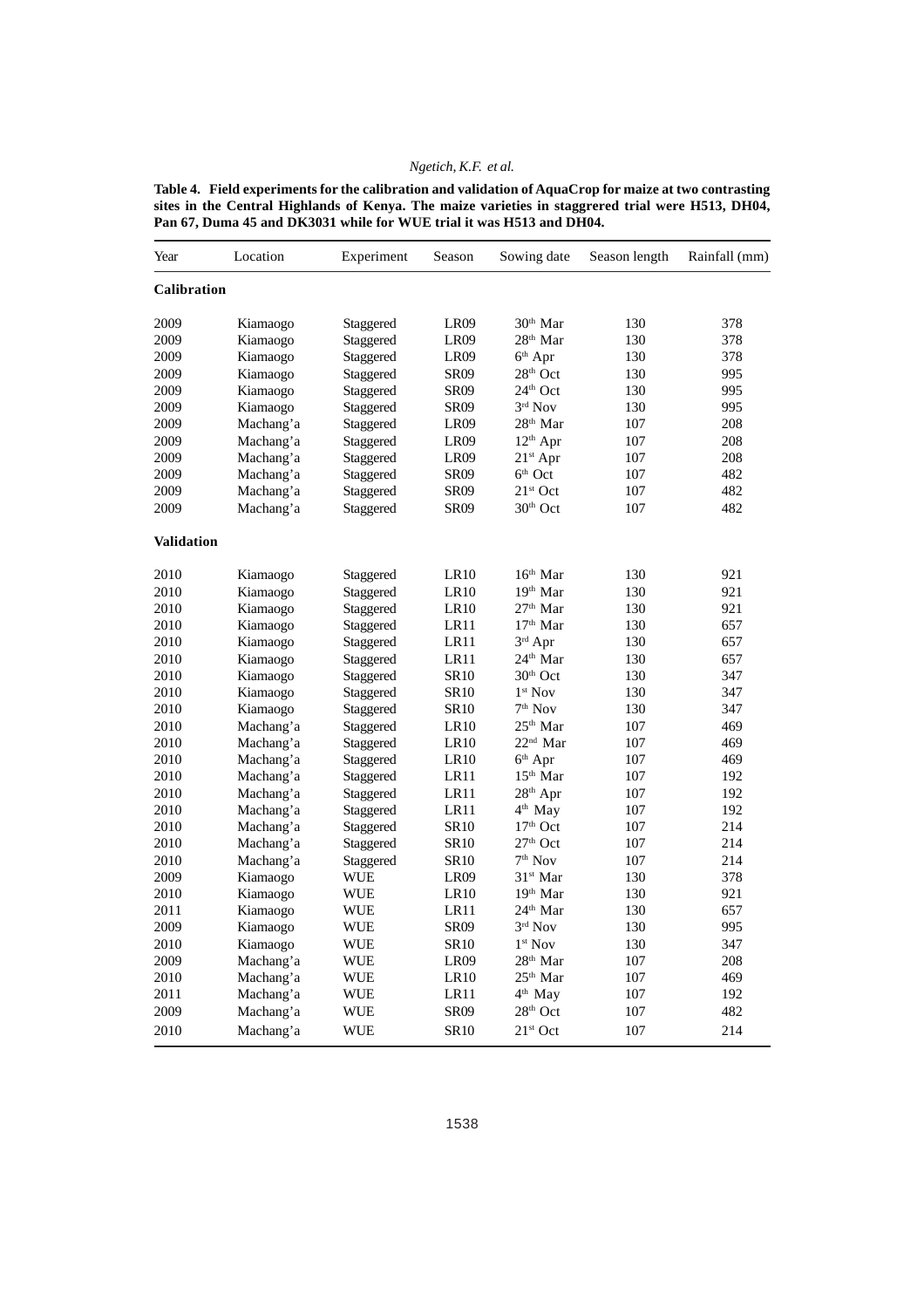|           |             | intervals with the calibrated AquaCrop model for Maize at Kiamaogo and Machang'a in three seasons. |          |             |              |
|-----------|-------------|----------------------------------------------------------------------------------------------------|----------|-------------|--------------|
| Site      | Season      | RMSE (mm)                                                                                          | E        | $\mathbf d$ | $\mathbb{R}$ |
|           |             | $0-0.15$ m                                                                                         |          |             |              |
| Kiamaogo  | <b>LR10</b> | 5.60                                                                                               | 0.73     | 0.92        | 0.74         |
|           | LR11        | 5.52                                                                                               | 0.50     | 0.87        | 0.70         |
|           | <b>SR10</b> | 7.35                                                                                               | 0.57     | 0.87        | 0.82         |
| Machang'a | LR10        | 2.23                                                                                               | 0.95     | 0.99        | 0.86         |
|           | LR11        | 6.38                                                                                               | $-0.10$  | 0.85        | 0.70         |
|           | <b>SR10</b> | 3.18                                                                                               | 0.81     | 0.96        | 0.83         |
|           |             | $0.15 - 0.25$ m                                                                                    |          |             |              |
| Kiamaogo  | <b>LR10</b> | 6.40                                                                                               | 0.38     | 0.87        | 0.69         |
|           | LR11        | 5.88                                                                                               | $-0.01$  | 0.80        | 0.61         |
|           | <b>SR10</b> | 4.30                                                                                               | 0.81     | 0.94        | 0.80         |
| Machang'a | LR10        | 6.88                                                                                               | 0.48     | 0.84        | 0.85         |
|           | LR11        | 12.54                                                                                              | $-5.55$  | 0.51        | 0.70         |
|           | <b>SR10</b> | 9.32                                                                                               | $-1.30$  | 0.69        | 0.84         |
|           |             | $0.25 - 0.35$ m                                                                                    |          |             |              |
| Kiamaogo  | LR10        | 8.52                                                                                               | $-0.24$  | 0.77        | 0.74         |
|           | LR11        | 6.31                                                                                               | $-0.84$  | 0.75        | 0.75         |
|           | <b>SR10</b> | 5.14                                                                                               | 0.72     | 0.91        | 0.84         |
| Machang'a | <b>LR10</b> | 7.68                                                                                               | 0.11     | 0.67        | 0.65         |
|           | LR11        | 14.10                                                                                              | $-13.89$ | 0.21        | 0.66         |
|           | <b>SR10</b> | 13.29                                                                                              | $-5.81$  | 0.28        | 0.84         |

*Third RUFORUM Biennial Meeting 24 - 28 September 2012, Entebbe, Uganda* **Table 5. Goodness of fit analysis for the simulation of the soil water content (SWC) in 3 depth**

except that the time intervals between planting dates and the initial canopy development, maximum canopy and its duration and canopy senescence and decline was relatively longer (Fig. 2a). For instance, the maize crop attained 10.1% CC at 18 DAP while in Machang'a, the same was attained at 11 DAP. Another observation was at around 46 DAP when simulated surpassed the observed CC. Towards the end of the season, the observed versus the simulated difference was the highest compared to Machang'a site.

The observed lag by the model initially at Machang'a,s was probably due to the complex physiological interaction between the maize crop, the soil water content and the prevailing weather

RMSE is the root mean squared error, E the Nash-Sutcliffe efficiency, d the Wilmot index of agreement, and R<sup>2</sup> is the coefficient of determination.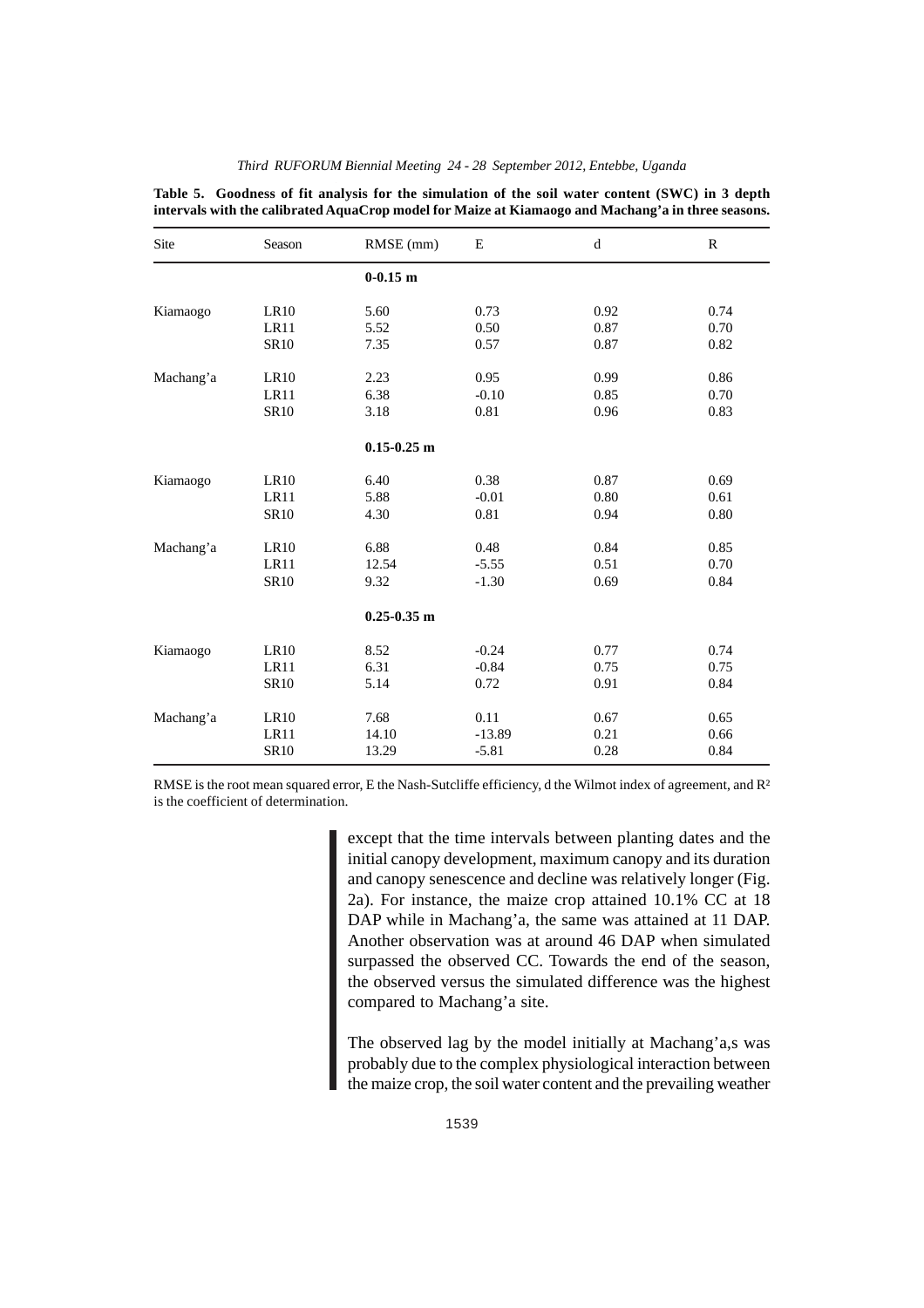

**Figure 2. Observed and simulated canopy of maize as a function of days after planting (DAP) in the two study sites, Kiamaogo (A) and Machang'a (B) used for model calibration.**

conditions which are probably not captured by the model. Based on the prevailing agro-ecological conditions of the region, the relatively high temperature influences the soil conditions. This might explain the early germination of maize and the vigorous growth and development when there was sufficient soil moisture. Kipkorir *et al*. (2009) explains such a scenario observed in their study as due to improved seedling vigour, resulting from a warmer seedbed, higher soil nitrogen levels and less water logging. Such external factors like soil and air temperature, though they affect crop growth, are not modelled since AquaCrop yet uses an empirical relationship.

The depressed CC growth observed in Kiamaogo was due to low water availability in the soil profile occasioned by prolonged dry speed during the period, given that leaf expansive growth is the most sensitive of plant processes to water stress and may be slowed when only a small fraction of the available water is depleted in the soil, that is, the upper threshold for the water stress coefficient of expansive growth  $(K_{\text{sexp}})$  is reached at a low p value (Steduto *et al*., 2009). AquaCrop model did not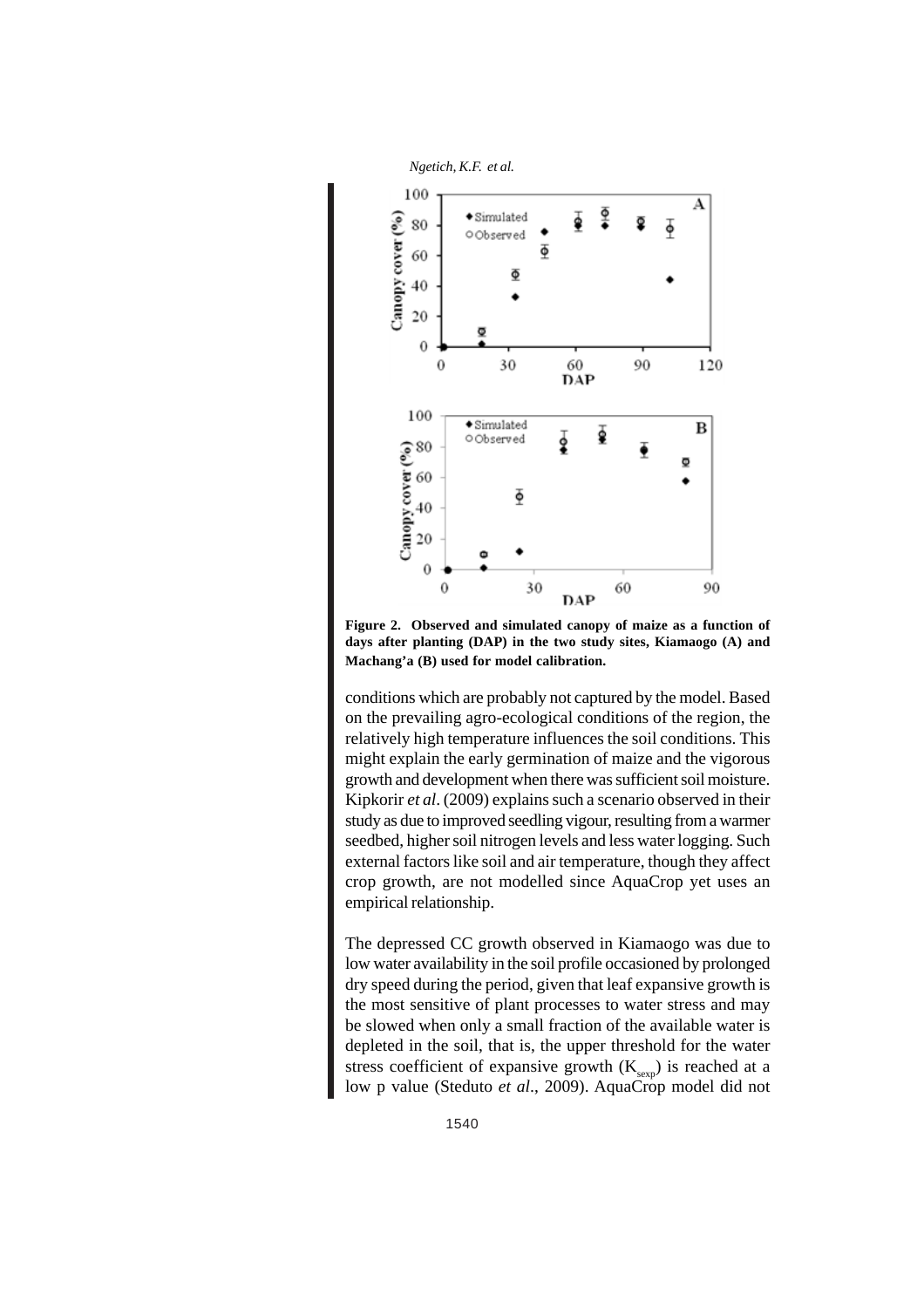capture the low water availability effect on the CC growth probably because it employs an exponential growth equation to simulate canopy development for the first half of the growth curve and the Ks and P values are conservative. Similar concerns of over-simplification have been be expressed regarding the stress response functions based on the fractional soil water depletion (p factors) by Hsiao *et al*. (2009). The approach employed by AquaCrop bypasses the process of root water uptake and transport to leaves, as well as the shoot water status, and instead links water stress in plant tissue directly to the total water content relative to the water holding capacity of the soil of the root zone.

The apparent lack of agreement between the simulated and observed CC towards the end of the season in both sites are explained by acceleration of canopy senescence occasioned by low water availability. Even though AquaCrop provides an option of improving canopy decline simulation through the growth period by adjusting CDC through water stress coefficient for acceleration of senescence  $(K_{\text{seen}})$ . It calls for a compromise between better simulation of grain and biomass yields versus canopy development and duration. Green canopy cover and duration represent the source for transpiration and amount of water transpired translates into a proportional amount of biomass produced through water productivity relation in the conceptual equation at the core of the AquaCrop growth engine. In other words, the longer the canopy duration, the higher the harvestable portion of the biomass, and hence the grain yields, which is determined as Biomass × Harvest Index (Steduto *et al*., 2009).

**Grain and biomass yield.** Figure 3 (BL and BS) shows the 1:1 linear correlation graphs between observed and simulated of both dry final aboveground biomass and grain yields combined but separated into long and short rains seasons in Machang'a. Due to the low and erratic rainfall regimes in the region, crops failed in one of the two short rains seasons and two out of three during the long rains seasons and explains the zero values of grain yields in the graphs. The total biomasses were presented for all seasons. There was a good fit between the simulated aboveground biomass and grain yield agreed well with their corresponding observed data for all treatments during successful seasons. Long rains results had better fit  $(R^2=0.96)$  compared to short rains seasons  $(R<sup>2</sup>=0.87)$ . The wider spread of biomass yields in the short rains seasons was probably because of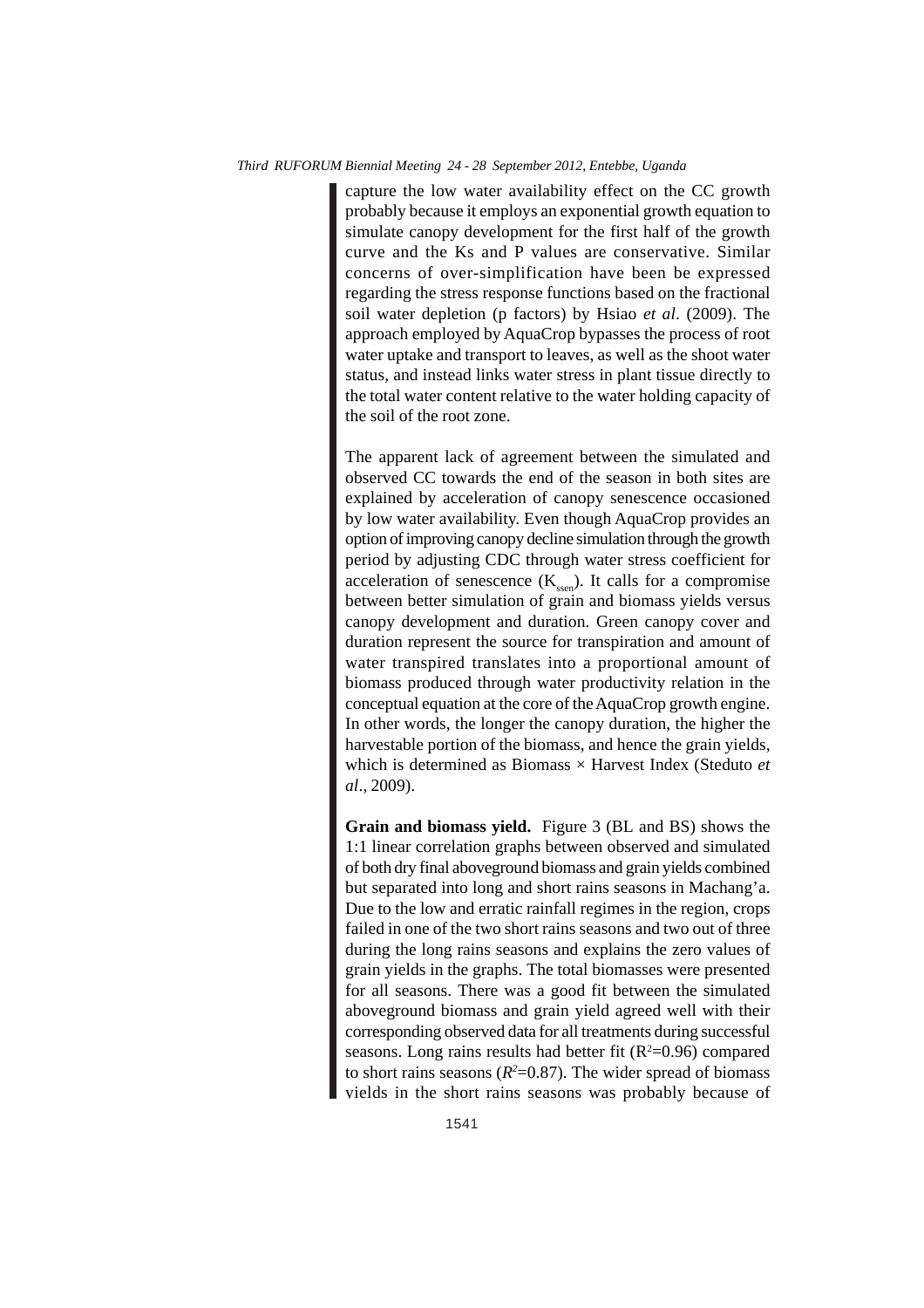



**Figure 3. Simulated versus observed mean final dry aboveground biomass (asterisk like symbol) and grain yield (open circles) for Kiamaogo Long (AL, n=9) and short seasons (AS, n=6) and Machang'a** Long  $(BL, n=9)$  and short seasons  $(BS, n=6)$  (-1:1 line).  $\mathbb{R}^2$  are shown in individual graphs.

interaction between rainfall regime, soil physical properties and crop growth. The grain yields were slightly underestimated in the long rains season and the reverse was true for the short rains seasons.

The combined and observed and simulated aboveground biomass and grain yields of long and short rains seasons for Kiamaogo site are shown in Figure 3 (AL and AS) in a 1:1 linear correlation graphs. In the long rains season, AquaCrop grain yields simulation results were very close to the observed compared to the biomass yields. The seasonal variation was not apparent in both grains and biomass yields as there was no specific pattern or clustering of the scatter. Like in long rains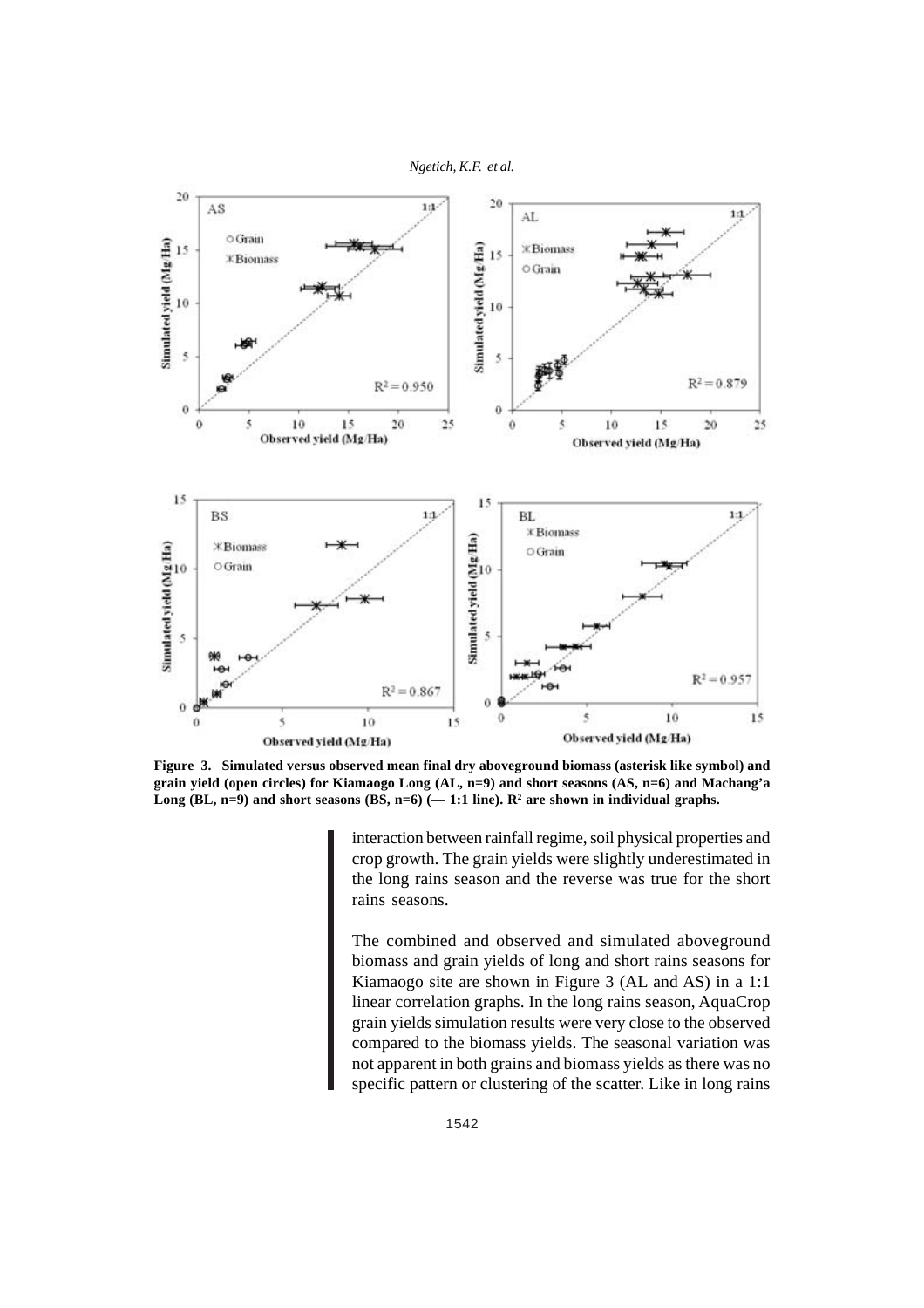seasons' results, grain yields were better simulated than the biomass during short rains season. Generally, the biomass yields were underestimated by AquaCrop compared to the observed. Comparatively, based on the combined  $R^2$  for grain and biomass the model performed better during the short rains season than the long rains season. As observed in Table 1, the difference between the water content at permanent wilting point and field capacity of Machang'a's soils is narrow and hence relatively small variation in rainfall is bound to have bigger impact on the AWC. The simulation results confirmed the unique capability of AquaCrop in modelling under erratic rainfall regimens of rainfed agricultural production.

In the long rains season of Kiamaogo, observed variation in biomass yield can be attributed to other external factors prevailing under field conditions which are not captured by the model. These may include: farm operations such as weeding and the presence of weeds in the field which might have a direct bearing on water abstraction and the overall crop yield hence model performance. Heterogeneous soils and fertility dynamics in the field conditions cannot be easily controlled.

Just as observed by Hsiao *et al*. (2009), both seasons in Machang'a and the short rains seasons of Kiamaogo, the simulated biomass production tended to be higher than the measured values while in others they were low. This could have been the result of the using a constant water productivity (WP\*) (Table 1) throughout the simulation exercise without alteration for different seasons. The WP\* was not adjusted upward or downward given that it was considered as a conservatives parameter of AquaCrop. The decision was also informed by the findings of Hsiao *et al*. (2009) and Heng *et al*. (2009) who handled the WP\* parameter in a similar way. There is also a chance of variation in WP\* among maize varieties used.

Besides the use of constant WP\* throughout the simulation, initial harvest index (HI) was set constant. Given the fact that the grain yields are derived directly as a factor from the total biomass yields, there is likely to be a compromise between over prediction or under-prediction of either grain yields or total biomass depending on the objective of simulation exercise. In this study, the focus leaned more on grain yields given its importance especially as a food and cash crop in the region. As observed by Todorovic *et al*. (2009) careful parameterization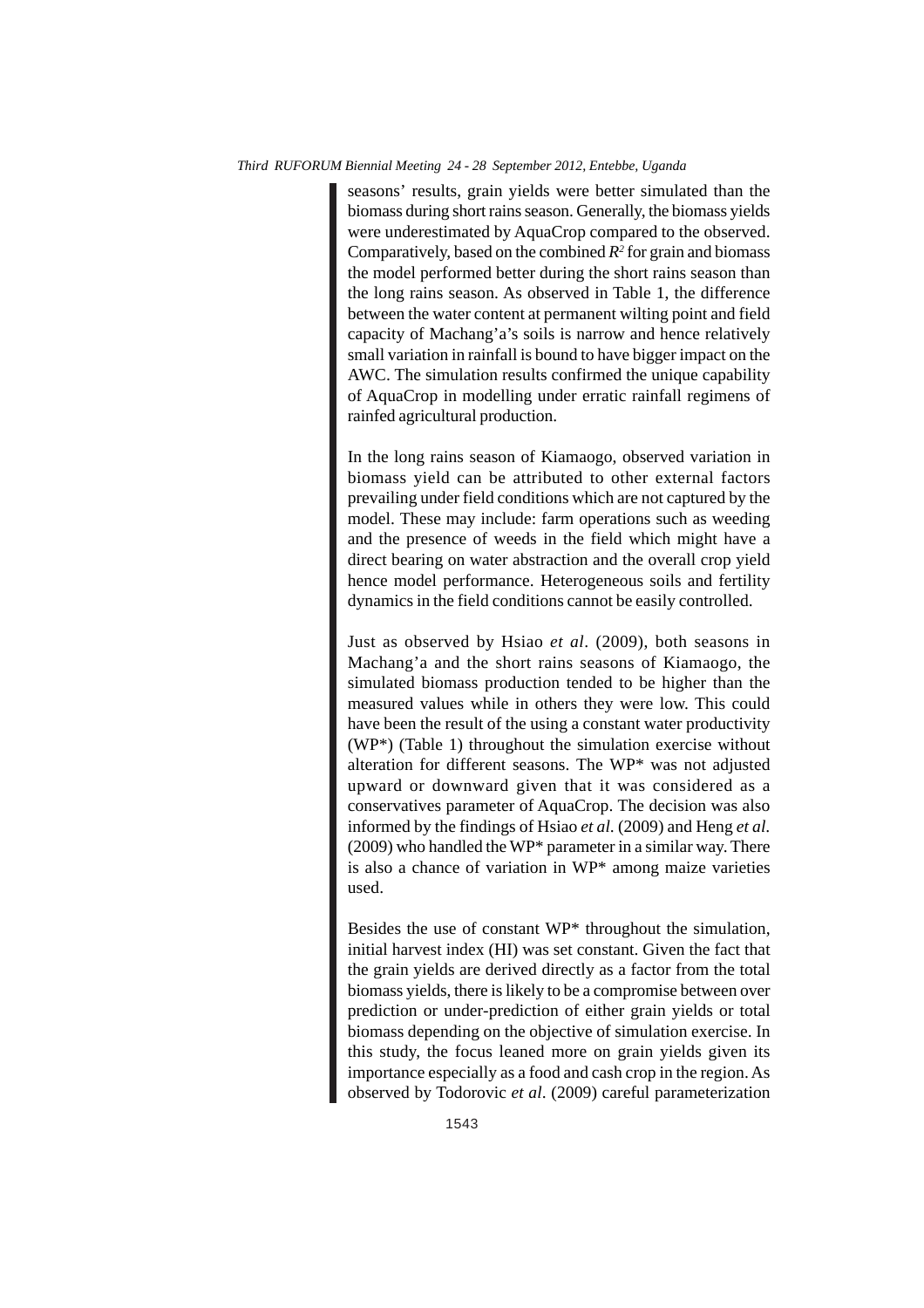of crop growth parameters during the season might be particularly important in different agroclimatic scenarios of varying water stress conditions that should be examined for their peculiarity not only through a simple stress response function, based on the fractional soil water depletion, but also through the plant physiological responses that may vary during the crop development and growth. In turn, the intensity and duration of water stress could have different impacts on biomass growth and its partitioning into yield during each phase of the growing season (Todorovic *et al*., 2009).

**Soil water content.** The goodness of fit analysis of the SWC for the two sites are shown in Table 5. Given that soil moisture content was determined at 10 cm interval down to 1 m depth, it was possible to carry out comparative analysis of the simulated versus observed SWC. Due to the important role played by top 0.35 m of soil profile on crop growth and development, only this depth was considered in the analysis.

Generally, the simulated and observed goodness of fit based on different efficiency criteria SWC was high in 0-0.15 m depth followed by 0.15-0.25 m while 0.25-0.35 m was relatively low (Table 5). In the 0-0.15 m horizon, AquaCrop simulation results of LR10 were comparatively the best in both sites with an *E* of 0.73,  $d$  of 0.92 and  $R^2$  of 0.74 in Kiamaogo site and in Machang'a the same season had an *E*, *d* and *R2* of 0.95, 0.99 and 0.86 respectively. In 0.15-0.25 m horizon, LR10, just like in upper horizon had a better fit between simulated and observed SWC compared to other seasons in Kiamaogo site while in Machang'a, SR10 seasons was the best (Table 5). In deeper profile under consideration, goodness of fit outcome between the seasons per site was directly the opposite of scenarios observed in the 0.15-0.25 m horizon (Table 5).

It is apparent that simulated and measured data agree rather well in all the horizons seasons and sites. The varied responses might be explained by the seasonal variation in the rainfall amounts and distributions (Table 4). The season of LR10 was particularly wet in both sites but the simulations results were good. This applied to all relatively wet seasons and especially for Kiamaogo site. In Machang'a, the goodness of fit was compromised by heterogeneity of soil physical and hence hydraulic properties within soil profile besides the dryer agroclimatic conditions in the region (Tables 1 and 2). It was also noted that, simulation results of SWC tended to be equal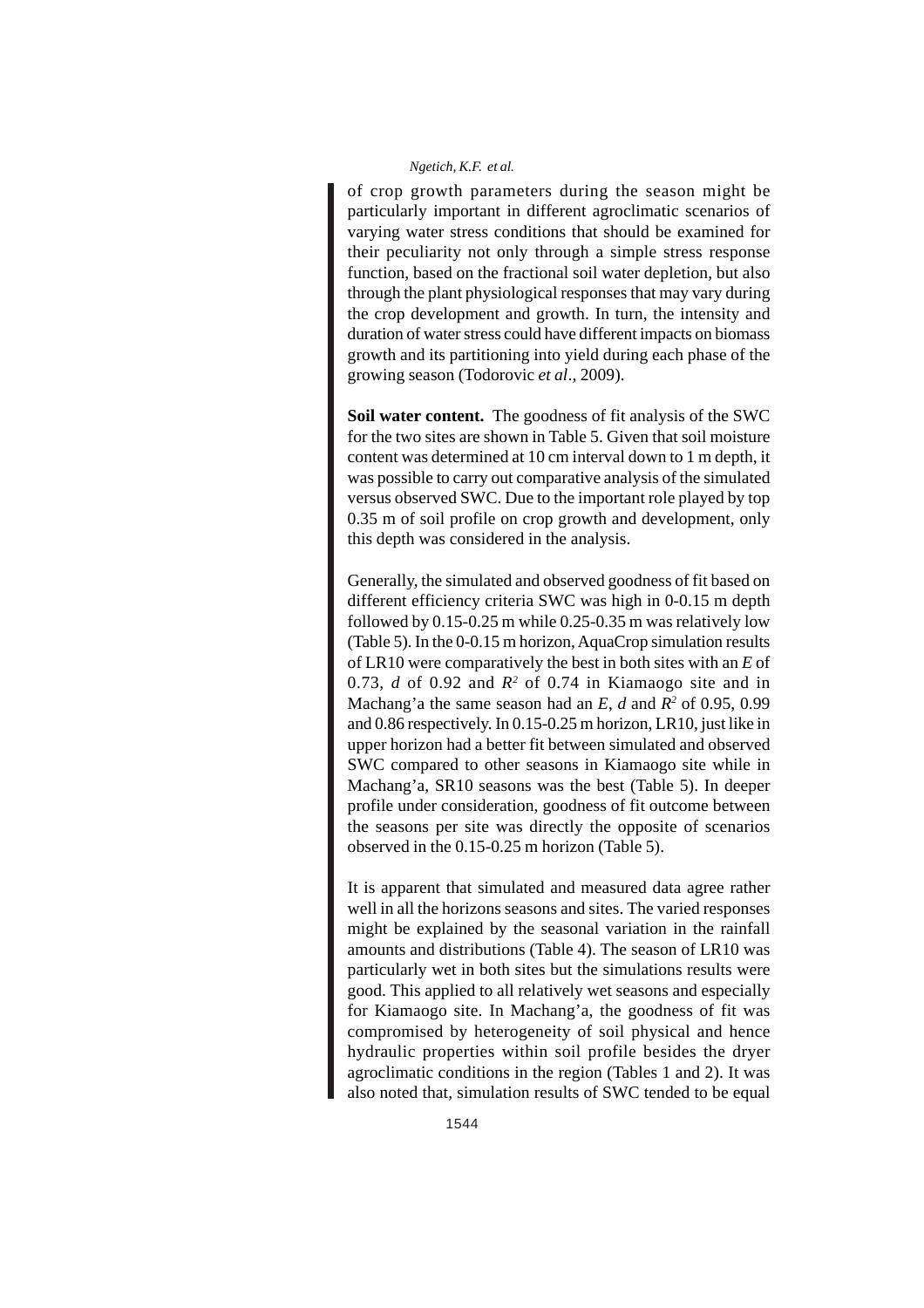horizon.

**Conclusion**

as the season progressed and soil moisture decreased in the profile. AquaCrop did not particularly segregate SWC based on planting time beyond the initial early periods of the season. Soil water content observed at a specific date tended to have no significant differences even though the planting dates were varied; hence it seems the model results rely more on crop parameters rather than the any other soil water dynamics beyond the *p* value. The other reason especially for the observations in Machang'a site is the heterogeneity of  $K_{\text{sat}}$  within the different horizons in the soil (Table 1). This might have far reaching implications based on the assumption in AquaCrop that "the total drainage of the compartments above passes through the compartment below that has a drainage ability greater than or equal to that of the compartment above" (Raes *et al*., 2009), which might not necessarily be the case. By comparing drainage abilities and not water contents, the calculation procedure is independent of the soil layer, to which successive compartments may belong (Raes *et al*., 2009) but it might oversimplify the SWC of each

This might be the reason why most studies which have used AquaCrop in their studies keep the default settings for infiltration and drainage according to soil texture with no additional adjustment for the local soil. This is because the more critical testing of the model is for the water-limited conditions with very little prospect of runoff or drainage (Hsiao *et al*., 2009).

The underscores the potential use of calibrated AquaCrop model with a high degree of reliability in practical management, strategic planning estimation of yield production under varying climatic and agro-ecological conditions in the rainfed farming systems of the tropics. Its ability to utilize minimum and readily available data such as maximum and minimum temperature and rainfall and its user friendliness makes it a better choice as far as crop modelling is concerned. AquaCrop's high reliability for the simulations of grain and biomass yield implies that, when properly calibrated, it can be used in developing strategies for improvement of field management decisions by small scale farmers in reducing crop production risks through ex-ante analyses of rainwater management and field operations options prior to implementation of the best bets. As such, AquaCrop is recommended for applications under different agro-climatic conditions in the sub-Saharan Africa.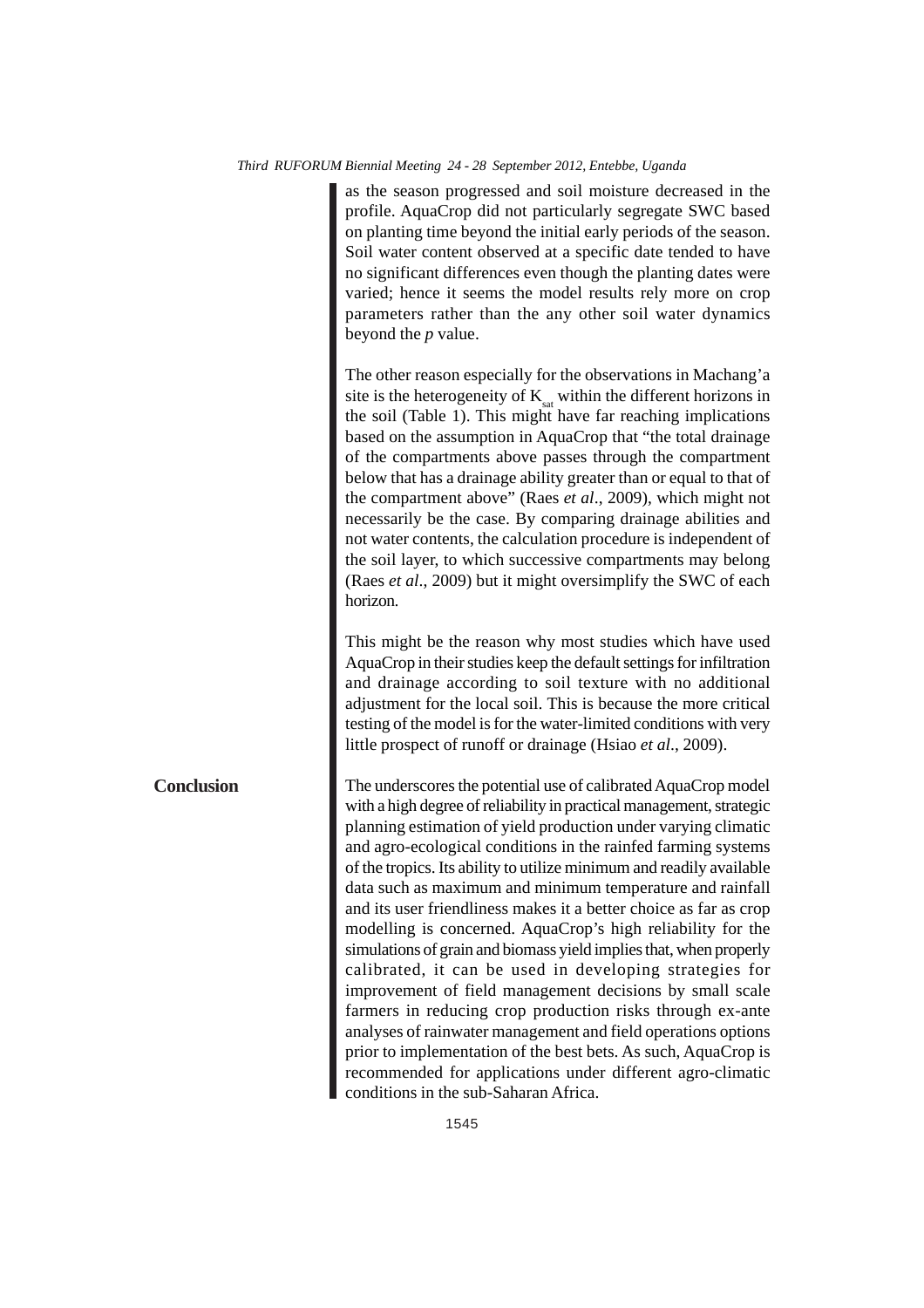|                        | Ngetich, K.F. et al.                                                                                                                                                                                                                                                                                                                                                                                                                                                                                                                                                                                                                                                                                                                                                                                                                                                                                                                                                                                                                                                                                                                                                                                                                                                                                                                                                                                                                                                                                                                                                                                                                                                                                                                                                                                                                                                                                                                                                                                                                                                                                                                                                                                                                                              |
|------------------------|-------------------------------------------------------------------------------------------------------------------------------------------------------------------------------------------------------------------------------------------------------------------------------------------------------------------------------------------------------------------------------------------------------------------------------------------------------------------------------------------------------------------------------------------------------------------------------------------------------------------------------------------------------------------------------------------------------------------------------------------------------------------------------------------------------------------------------------------------------------------------------------------------------------------------------------------------------------------------------------------------------------------------------------------------------------------------------------------------------------------------------------------------------------------------------------------------------------------------------------------------------------------------------------------------------------------------------------------------------------------------------------------------------------------------------------------------------------------------------------------------------------------------------------------------------------------------------------------------------------------------------------------------------------------------------------------------------------------------------------------------------------------------------------------------------------------------------------------------------------------------------------------------------------------------------------------------------------------------------------------------------------------------------------------------------------------------------------------------------------------------------------------------------------------------------------------------------------------------------------------------------------------|
| <b>Acknowledgement</b> | The study was part of research carried in Kenyatta University<br>through funding by the Flemish Interuniversity Council -<br>University Development Co-operation (VLIR - UOS), Belgium.                                                                                                                                                                                                                                                                                                                                                                                                                                                                                                                                                                                                                                                                                                                                                                                                                                                                                                                                                                                                                                                                                                                                                                                                                                                                                                                                                                                                                                                                                                                                                                                                                                                                                                                                                                                                                                                                                                                                                                                                                                                                           |
| <b>References</b>      | Allen, R.G., Pereira, L.S., Raes, D. and Smith, M. 1998. Crop<br>evapotranspiration. Guidelines for computing crop water<br>requirements. Irrigation and Drainage Paper no. 56. FAO,<br>Rome, Italy. 300 pp.<br>Beintema, N.M. and Stads, G.J. 2006. Agricultural R&D in<br>Sub-Saharan Africa: An era of stagnation. Background<br>report, Agricultural Science and Technology Indicators<br>(ASTI) Initiative. International Food Policy Research<br>Institute, Washington DC, USA, 44 pp., http://<br>www.asti.cgiar.org/pdf/AfricaRpt_200608.pdf<br>Bhattacharya, B.K. and Sastry, P.S. 1999. Comparative<br>evaluation of three-crop growth models for the simulation<br>of soil water balance in oilseed Brassica. Agr. Water<br>Manage. 42: 29-46.<br>Boote K.J., Minguez, M.I. and Sau, F. 2002. Adapting the<br>CRPGRO-legume model to simulate growth of faba bean.<br>Agronomy J. 94: 743-756.<br>Doorenbos, J. and Kassam, A.H. 1979. Yield response to water.<br>FAO Irrigation and Drainage Paper No. 33, FAO, Rome,<br>Italy. 193 pp.<br>Evett, S.R. and Tolk, J.A. 2009. Introduction: Can Water Use<br>Efficiency be Modeled. Agron. J. 101: 423-425.<br>FAO, 1988. Soil map of the world. Revised legend. FAO World<br>Soil Resources Reports 60, FAO, Rome. Reprinted as<br>Technical Paper 20, ISRIC, Wageningen, The Netherlands.<br>138 pp.<br>Gaiser, T., de Barros, I., Sereke, F. and Lange, F.<br>2010.<br>Validation and reliability of the EPIC model to simulate maize<br>production in small-holder farming systems in tropical sub-<br>humid West Africa and semi-arid Brazil. Agr. Ecosyst.<br>Environ. 135: 318–327.<br>Heng, L.K., Hsiao, T.C., Evett, S., Howell, T. and Steduto, P.<br>2009. Validating the FAO AquaCrop Model for Irrigated<br>and Water Deficient Field Maize. Agron. J. 101: 488-498<br>Hsiao, T.C., Heng, L.K., Steduto, P., Rojas-Lara, B., Raes, D.<br>and Fereres, E. 2009. AquaCrop-The FAO crop model to<br>simulate yield response to water: III. Parameterization and<br>testing for maize. Agron. J. 101: 448-459.<br>Jaetzold, R., Schmidt, H., Hornet, Z. B. and Shisanya, C.A.<br>2007. Farm Management Handbook of Kenya. Natural<br>Conditions and Farm Information. 2nd Edition. Vol.11/ C. |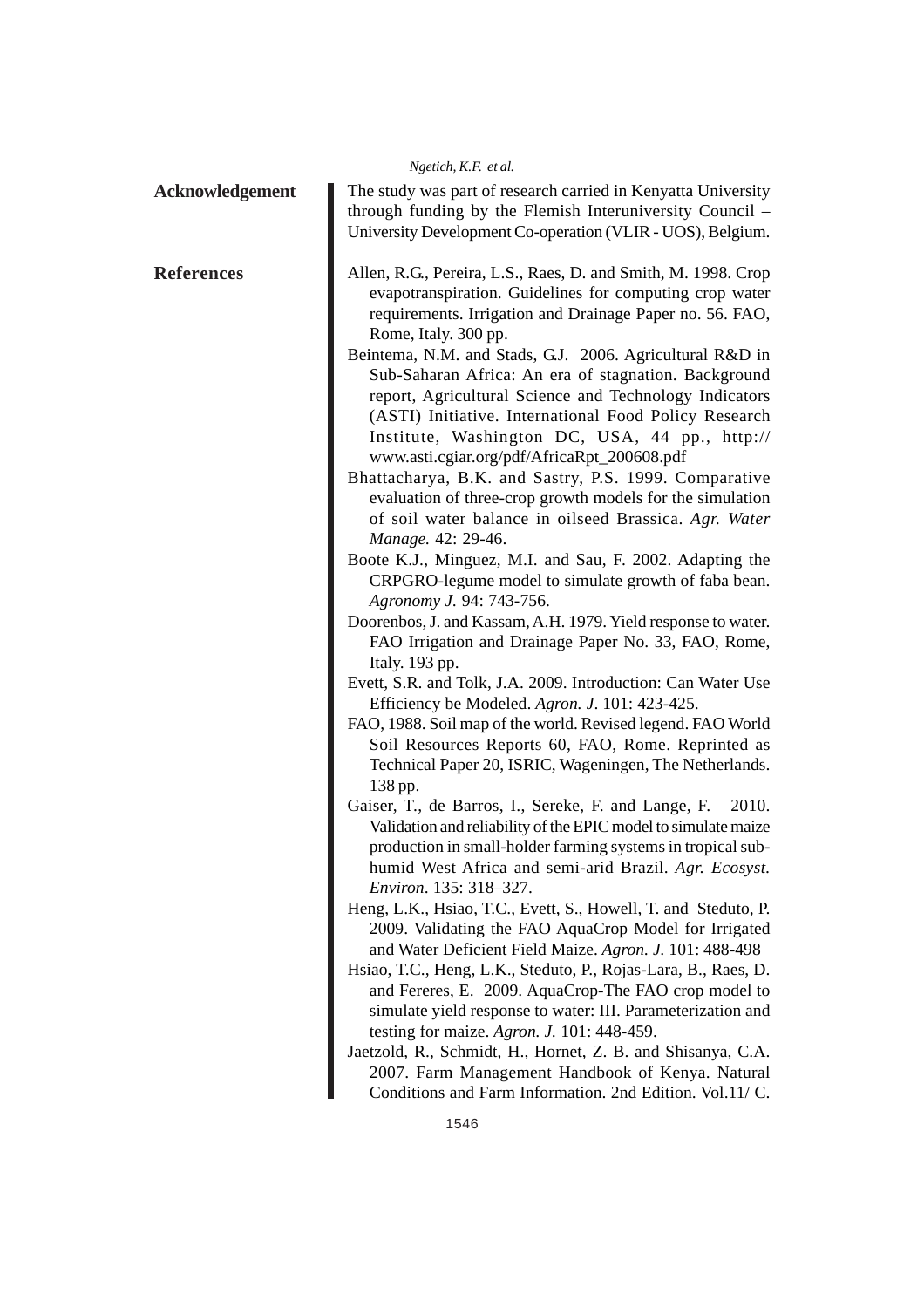Eastern Province. Ministry of Agriculture/GTZ, Nairobi, Kenya. pp. 85-167.

- Kipkorir, E.C., Raes, D., Bargerei, R.J. and Mugalavai, E.M. 2007. Evaluation of two risk assessment methods for sowing maize in Kenya. *Agr. Forest Meteorol.* 144: 193-199.
- Krause, P. and Boyle, D.P. 2005. Comparison of different efficiency criteria for hydrological model assessment. *Adv. Geosc.* 5: 89-97.
- Nash, J.E. and Sutcliffe, J.V. 1970. River flow forecasting through conceptual models. Part 1: A discussion of principles. *J. Hydrol.* 10: 282-290.
- Raes, D., Steduto, P., Hsiao, T.C. and Fereres, E. 2009. AquaCrop- The FAO Crop Model to Simulate Yield Response to Water: II. Main Algorithms and Software Description. *Agron. J.* 101: 438-447.
- Raes, D., Steduto, P., Hsiao, T.C. and Fereres, E. 2009. AquaCrop-The FAO crop model for predicting yield response to water: II. Main algorithms and software description. *Agron. J.* 101: 438–447.
- Raes, D. 2009. ETo calculator version 3.1. In: Evapotranspiration from Reference Surface. FAO, Land and Water Division, Rome Italy. 65 pp.
- Rockström, J. 2000. Water resources management in smallholder farms in Eastern and Southern Africa: an overview. *Phys. Chem. Earth Part B* 25: 279-288.
- Ryan, J., George E. and Rashid, A. 2001. Soil and Plant Analysis Laboratory Manual. Second edition. Jointly published by international Center for Agricultural Research in the dry areas (ICARDA) and the National Agricultural Research Centre (NARC). pp. 46-48.
- Saxton, K.E. and Rawls, W.J. 2006. Soil water characteristic estimates by texture and organic matter for hydrologic solutions. *Soil Sc. Soc. Am. J.* 70:1569-1578.
- Sinclair, T.R. and Seligman, N.G. 1996. Crop modeling: from infancy to maturity. *Agron. J.* 88: 698-703.
- Steduto, P., Hsiao, T.C., Raes, D. and Fereres, E. 2009. AquaCrop—The FAO crop model for predicting yield response to water: I. Concepts and underlying principles. *Agron. J.* 101: 426–437
- Todorovic, M., Albrizio, R. and Zivotic, L. 2009. Assessment of AquaCrop, CropSyst, and WOFOST models in the simulation of sunflower growth under different water regimes. *Agron. J.* 101: 509-521.
- Twomlow, S., Mugabe, F.T., Mwale, M., Delve, R., Nanja, D., Carberry, P. and Howden, M. 2008. Building adaptive